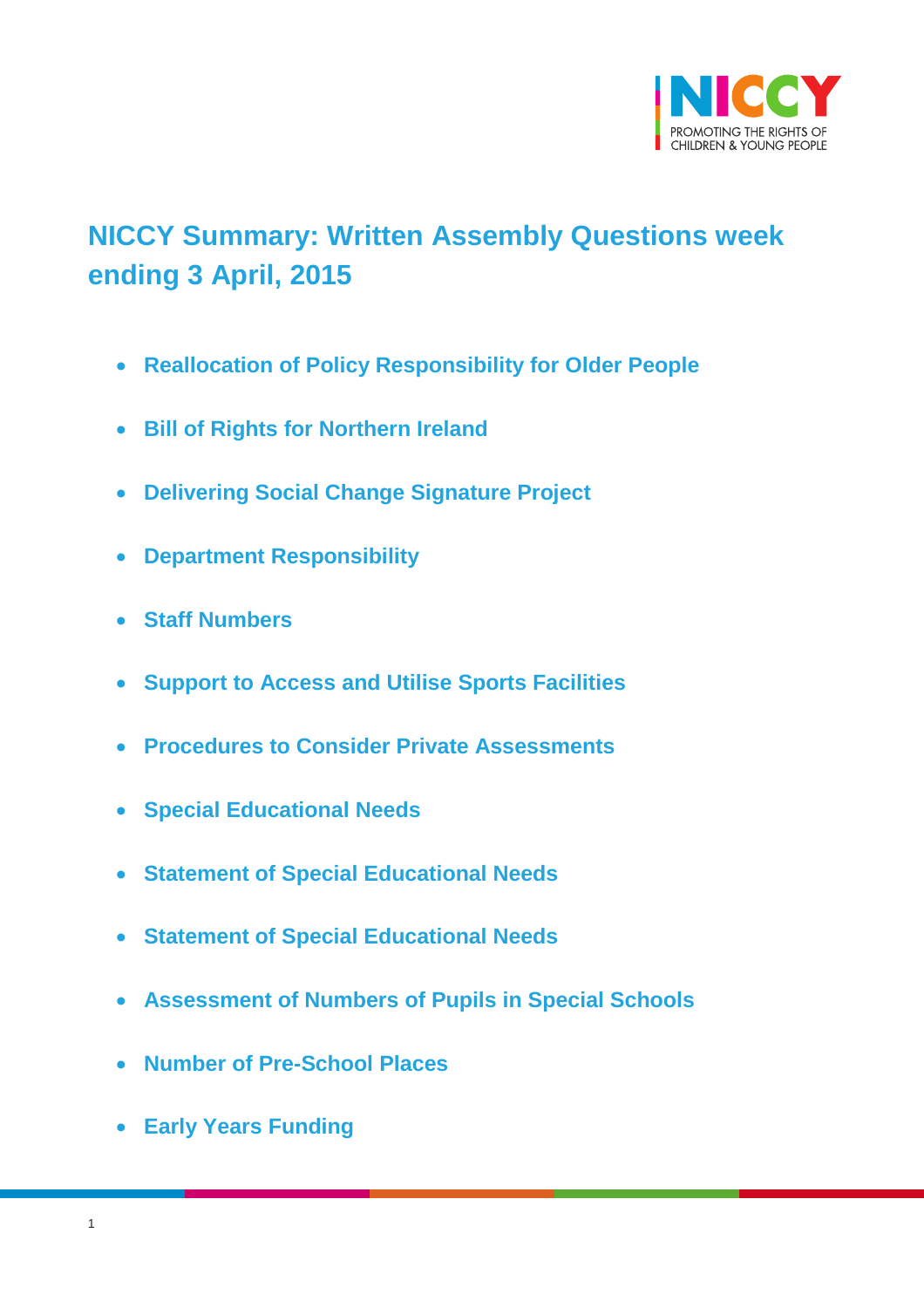

- **[Role of the Early Years Organisation and Associated Bodies](#page-15-0)**
- **[Youth Training Provision](#page-16-0)**
- **[Youth Training Scheme](#page-17-0)**
- **[Welfare Reform Bill](#page-20-0)**
- **[Understanding the Needs of Children in Northern Ireland Report](#page-21-0)**
- **[Paediatric Cardiac Procedures](#page-22-0)**
- **[Children in Care Council](#page-23-0)**
- **[Early Years Fund](#page-24-0)**
- **[Applied Behavioural Analysis](#page-24-1)**
- **[Waiting Time for Tonsillectomy Surgery](#page-25-0)**
- **[Tonsillectomy Surgery](#page-26-0)**
- **[Autism Referral to Assessment](#page-27-0)**
- **[Female Genital Mutilation](#page-28-0)**
- **[A8 Project](#page-29-0)**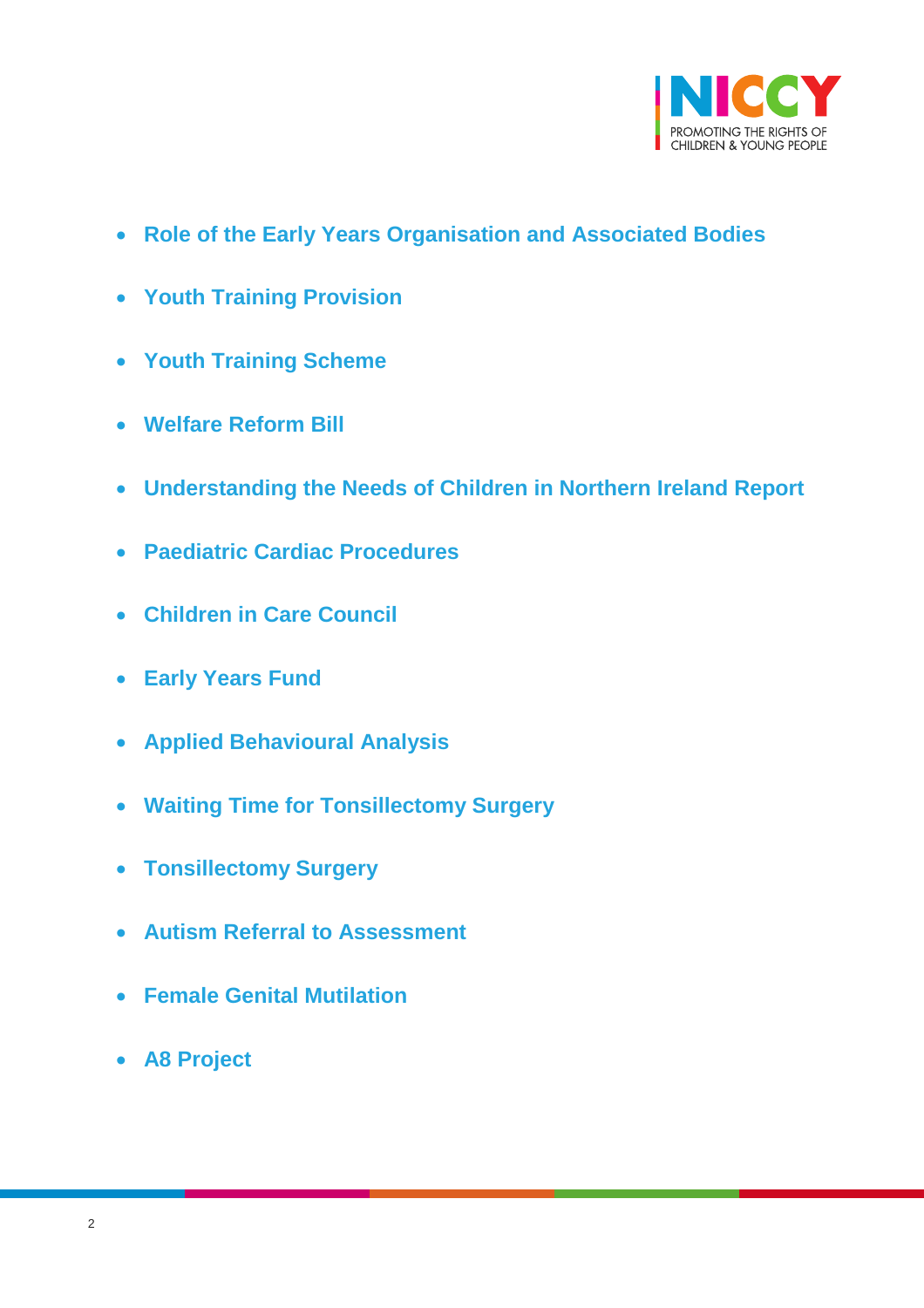

- **[Travelling to School](#page-29-1)**
- **[Speed Restrictions at Primary and Post-Primary Schools](#page-30-0)**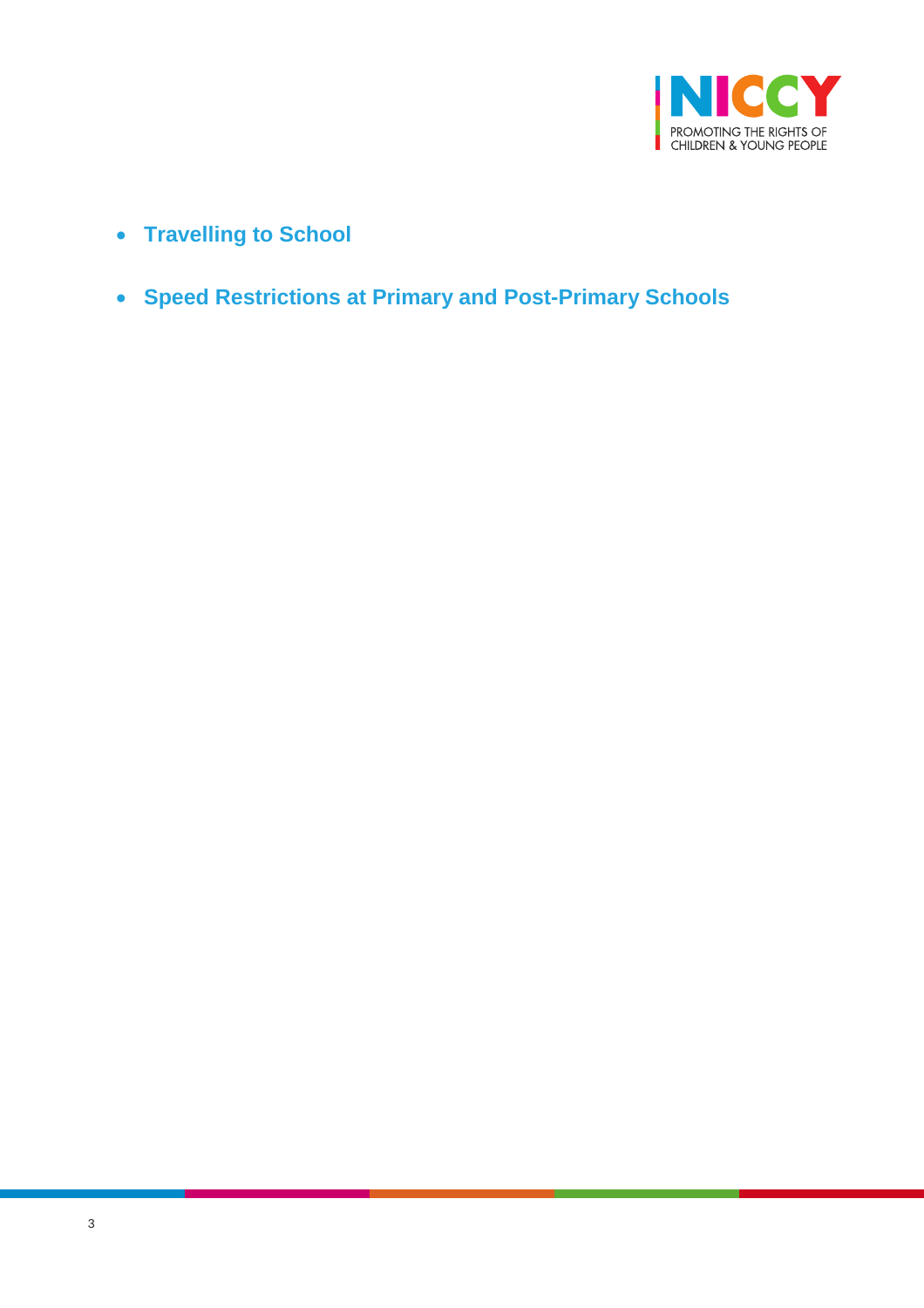

# **Office of First and Deputy First Minister**

## <span id="page-3-0"></span>**Reallocation of Policy Responsibility for Older People**

**Ms Claire Sugden (IND – East Londonderry) -** To ask the First Minister and deputy First Minister to detail the rationale behind the reallocation of policy responsibility for Older People to the new Health Department, given the breadth of non-health related issues which affect Older People.

**Mr P Robinson and Mr M McGuinness:** The Office of the First Minister and deputy First Minister exercised responsibility for the central development and co-ordination of policy in relation to a wide range of specific groups within society. However, we consider that there is no compelling reason why this function cannot also be performed effectively by another Department and, in the case of older people, by the proposed Department of Health which already has a major interest in their well-being.

All relevant Departments will, of course, continue to contribute, as now, to the development of policy in this area. We believe that this will ensure better alignment of departmental policies and associated strategies, such as active aging with the strategic framework for public health which seeks to enable and support people in achieving their full health and well-being potential. **(31st March)**

### [Back to Top](#page-0-0)

### <span id="page-3-1"></span>**Bill of Rights for Northern Ireland**

**Mr Fearghal McKinney (SDLP – South Belfast) -** To ask the First Minister and deputy First Minister, pursuant to AWQ 42082/11-15, to detail the reasons for the delay in adopting a Bill of Rights for Northern Ireland.

**Mr P Robinson and Mr M McGuinness:** As outlined in the response to AQW 42082/11- 15, the development of a Bill of Rights is an excepted manner and is, therefore, the responsibility of the UK Government. **(2nd April)**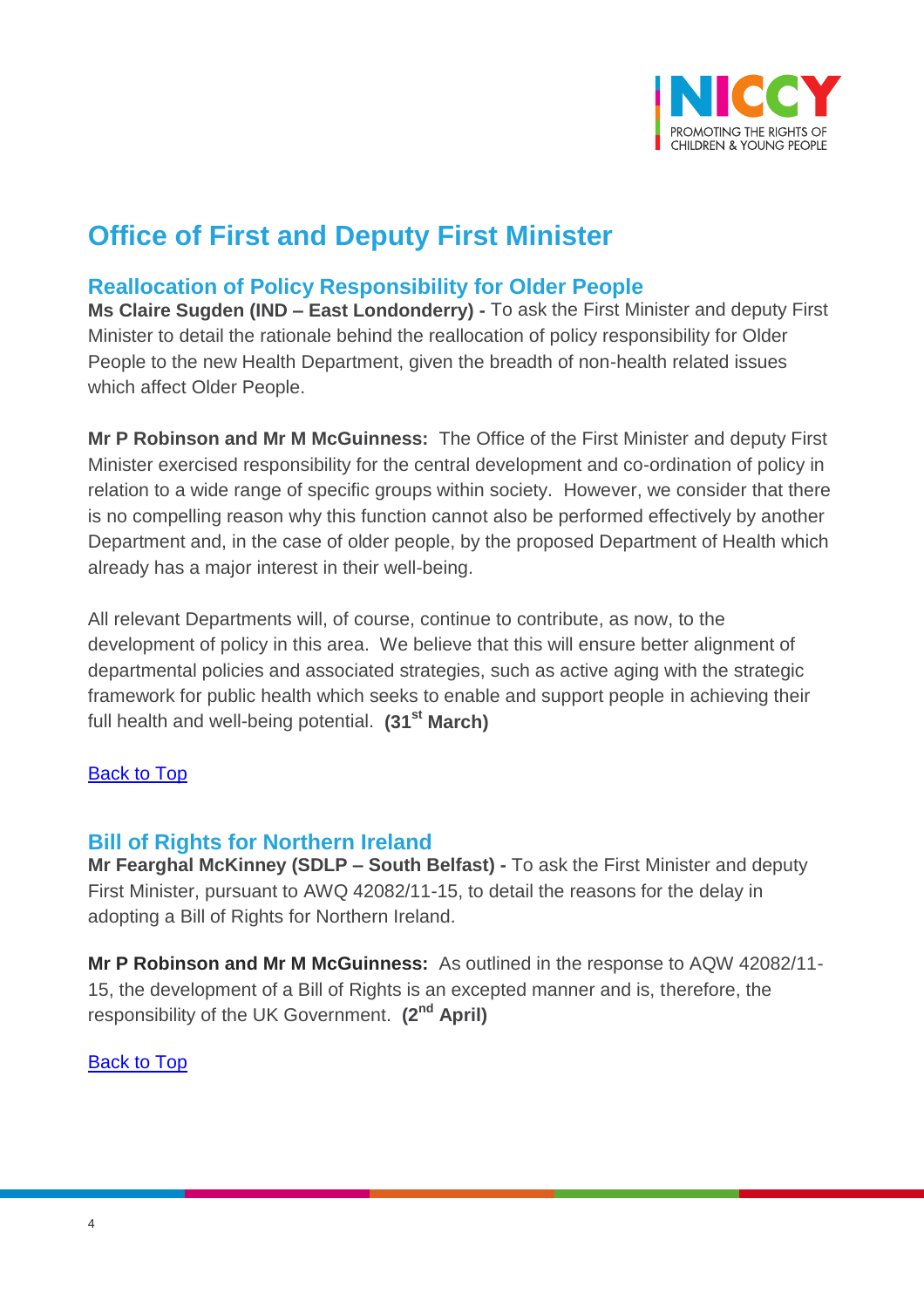

## <span id="page-4-0"></span>**Delivering Social Change Signature Project**

**Mr Chris Hazzard (Sinn Féin – South Down) -** To ask the First Minister and deputy First Minister what steps are being taken to extend the Delivering Social Change Signature Project to improve literacy and numeracy in schools, that was launched in 2013.

**Mr P Robinson and Mr M McGuinness:** The Delivering Social Change Improving Literacy and Numeracy Signature Programme is a two year programme scheduled to finish at the end of June 2015. We are currently considering the future of the programme. **(2nd April)**

[Back to Top](#page-0-0)

## <span id="page-4-1"></span>**Department Responsibility**

**Mr Steven Agnew (GPNI – North Down) -** To ask the First Minister and deputy First Minister to detail the Department that will have responsibility for (i) the Children's Commission; and (ii) the Human Rights Commission, under the proposals to reduce the number of Departments. **[Priority Written]**

**Mr P Robinson and Mr M McGuinness:** Following Executive consideration, decisions on the future reduction in the number of Departments and the allocation of departmental functions were announced in a Ministerial statement to the Assembly on 2 March 2015. This stated that, in addition to its existing responsibilities, the Department of Education would have responsibility for a range of children's services, including the current policy responsibilities of OFMDFM for the Childcare Strategy and for children and young people. The latter includes sponsorship of the Commissioner for Children and Young People. However, the appointment of the Commissioner for Children and Young People will remain our responsibility acting jointly.

The Human Rights Commission is not a devolved body and is sponsored by the Northern Ireland Office. It, therefore, does not form part of the restructuring plans. **(2nd April)**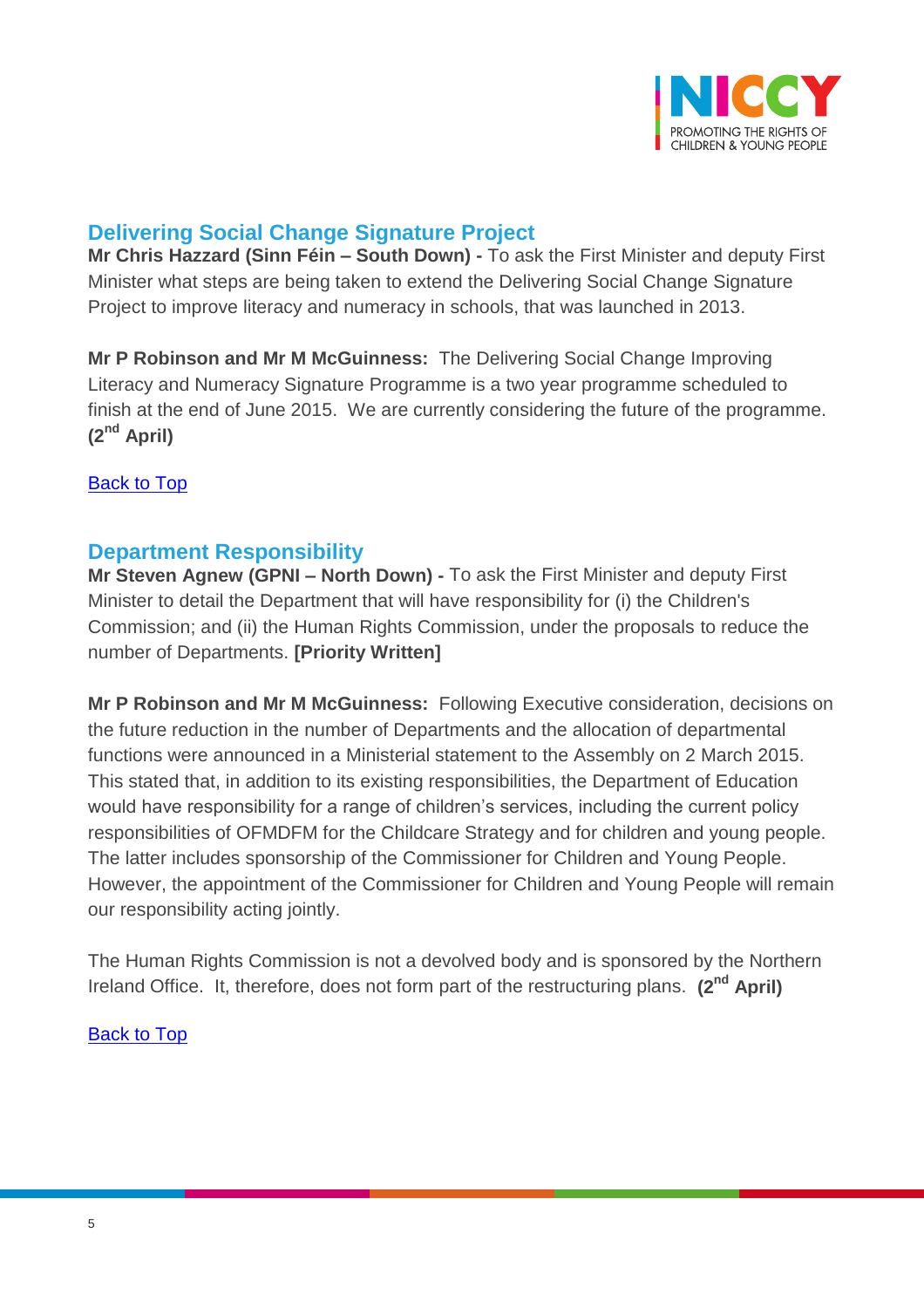

## <span id="page-5-0"></span>**Staff Numbers**

**Mr Michael Copeland (UUP – East Belfast) -** To ask the First Minister and deputy First Minister to detail the full time equivalent number of staff in (i) their Department; and (ii) each of their Department's arm's-length bodies, in each of the last five years.

**Mr P Robinson and Mr M McGuinness:** Information on Departmental staffing, published annually by the Northern Ireland Statistics and Research Agency, is as follows:

|                                                | 1/4/2010 | 1/4/2011 | 1/4/2012 | 1/4/2013 | 1/4/2014 |
|------------------------------------------------|----------|----------|----------|----------|----------|
| Staff in<br>Department-full<br>time equivalent | 369      | 324      | 323      | 352      | 349      |

More recently, the Department has taken on additional responsibility for a number of Executive priority areas including;

- the development and implementation of Together: Building a United Community;
- The Historical Institutional Abuse Inquiry;
- Investment of the Social Protection Fund and the Social Investment Fund: and
- Implementation of a Childcare Strategy.

Additional resources including staffing were requested and approved in order to take this work forward.

It is also important to recognise that the Office of the First Minister and deputy First Minister covers a wide range of functions, many of them conferred on it by statute, including sponsorship of 13 Arm's Length Bodies and that much of our work facilitates the business of other Ministers and their departments.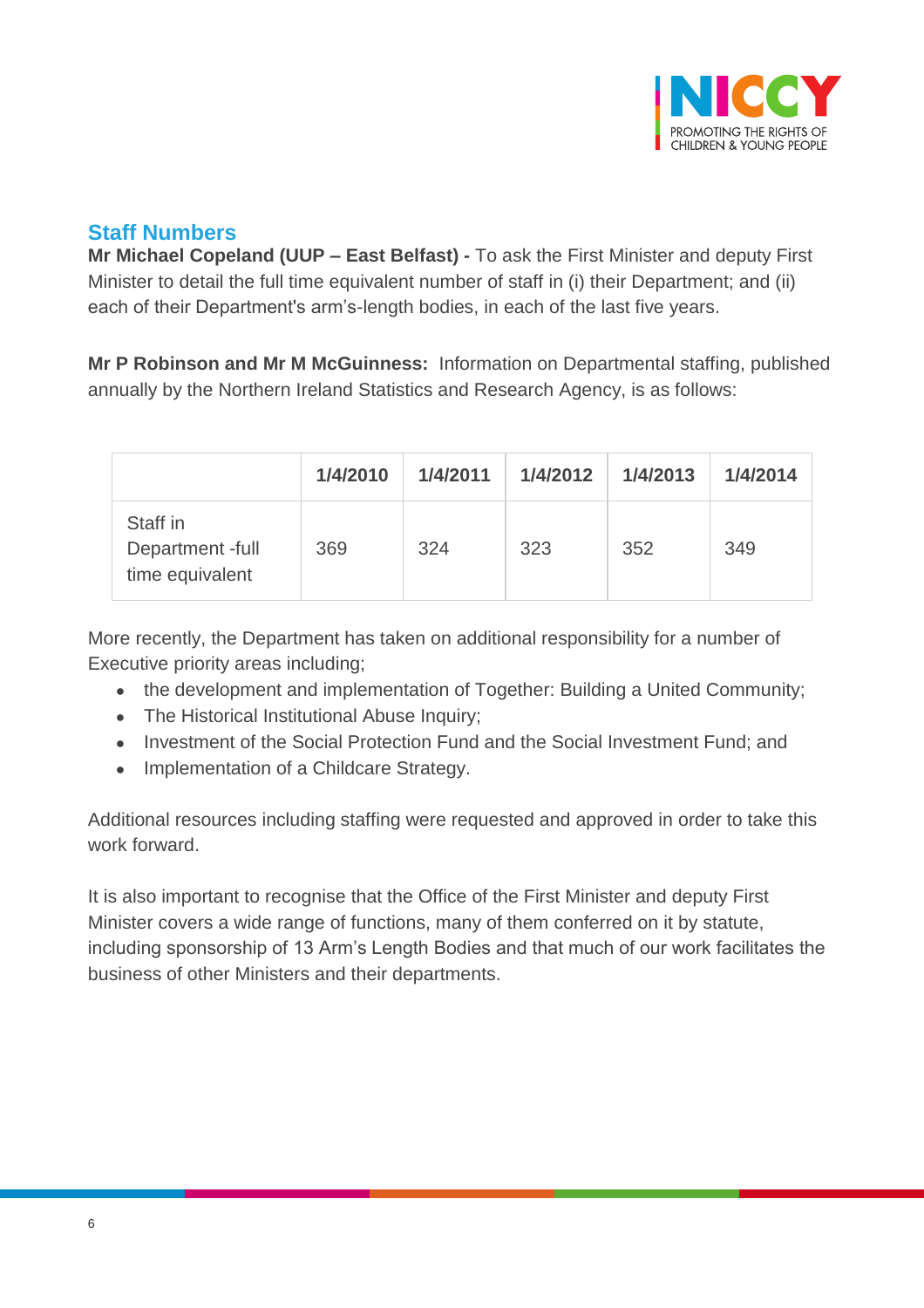

## **Information on staffing in arms length bodies:**

| <b>Arms Length</b><br><b>Bodies</b>               | 1/4/2010 | 1/4/2011 | 1/4/2012 | 1/4/2013 | 1/4/2014       |
|---------------------------------------------------|----------|----------|----------|----------|----------------|
| Office of the<br><b>Attorney General</b>          | 12       | 15       | 15       | 15       | 14             |
| Planning & Water<br>Appeals<br>Commissions        | 39.4     | 37.1     | 37.3     | 35.56    | 35.56          |
| Commission for<br>Victims &<br><b>Survivors</b>   | 14       | 14       | 14       | 8        | 11             |
| Victims &<br><b>Survivors Service</b>             |          |          | 13.4     | 25.69    | 40             |
| Community<br><b>Relations Council</b>             | 51       | 53       | 51       | 40       | 25             |
| <b>NI Memorial Fund</b>                           | 6        | 6        | 6        | 3        | $\overline{a}$ |
| <b>Commissioner for</b><br>Public<br>Appointments | 4.8      | 3.8      | 3.8      | 3.8      | 3.8            |
| <b>NI Judicial</b><br>Appointments<br>Commission  | 16.6     | 17.1     | 16.64    | 14.64    | 12.23          |
| <b>Equality</b><br><b>Commission NI</b>           | 125      | 117      | 116      | 110      | 110            |
| <b>Commissioner for</b><br><b>Older People</b>    |          | 1        | 1        | 6        | 12             |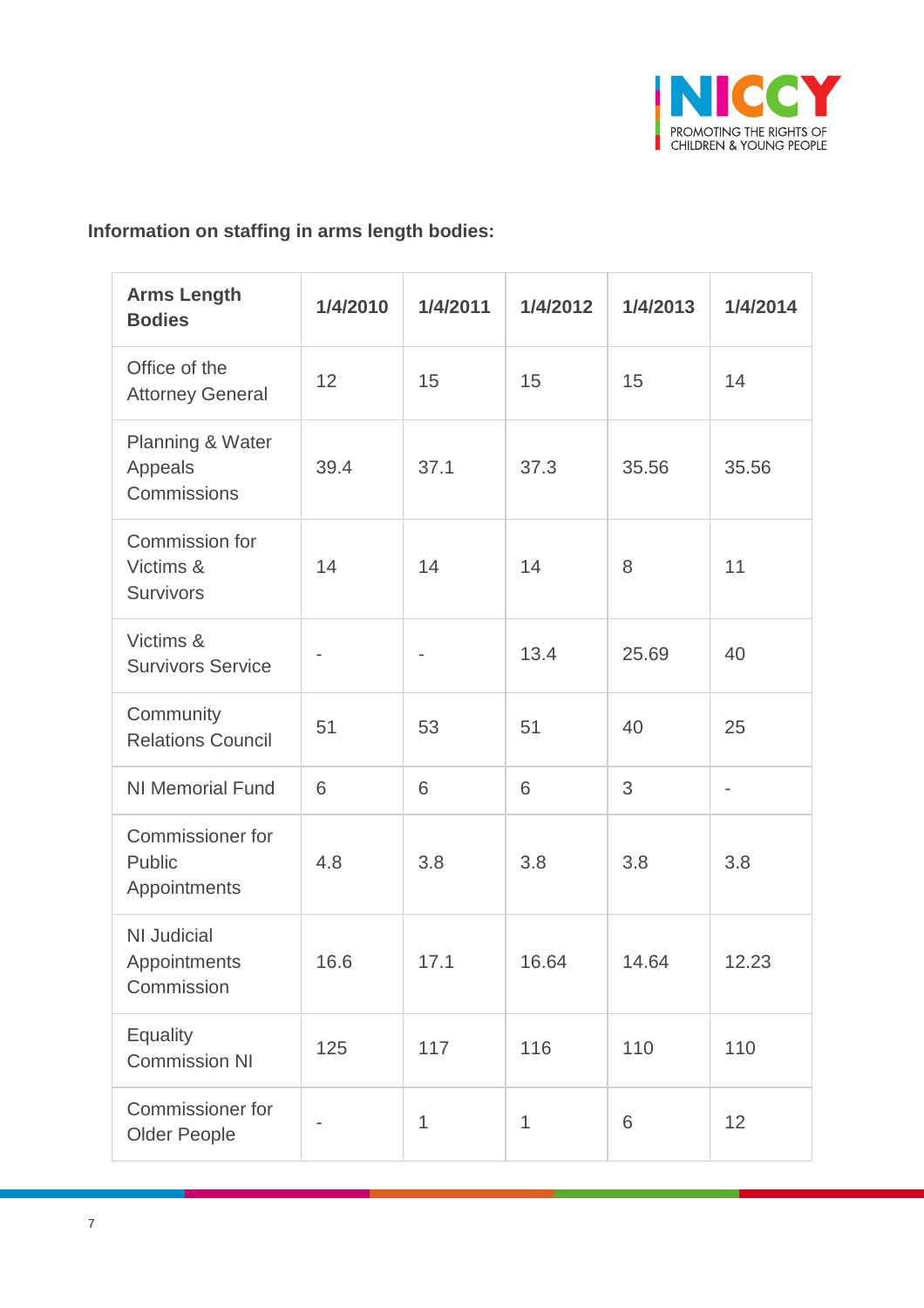

| Commissioner for<br>Children & Young<br>People          | 26 | 24.5 | 23.5 | 23.5 | 24.5 |
|---------------------------------------------------------|----|------|------|------|------|
| Strategic<br><b>Investment Board</b>                    | 33 | 34   | 44   | 63   | 73   |
| <b>Ilex Urban</b><br>Regeneration<br>Company            | 23 | 24   | 25   | 31   | 27.5 |
| Maze Long Kesh<br>Development<br>Corporation            |    |      |      | 14   | 13   |
| Economic<br><b>Research Institute</b><br>N <sub>1</sub> | 13 | 12   |      |      |      |

**(2nd April)**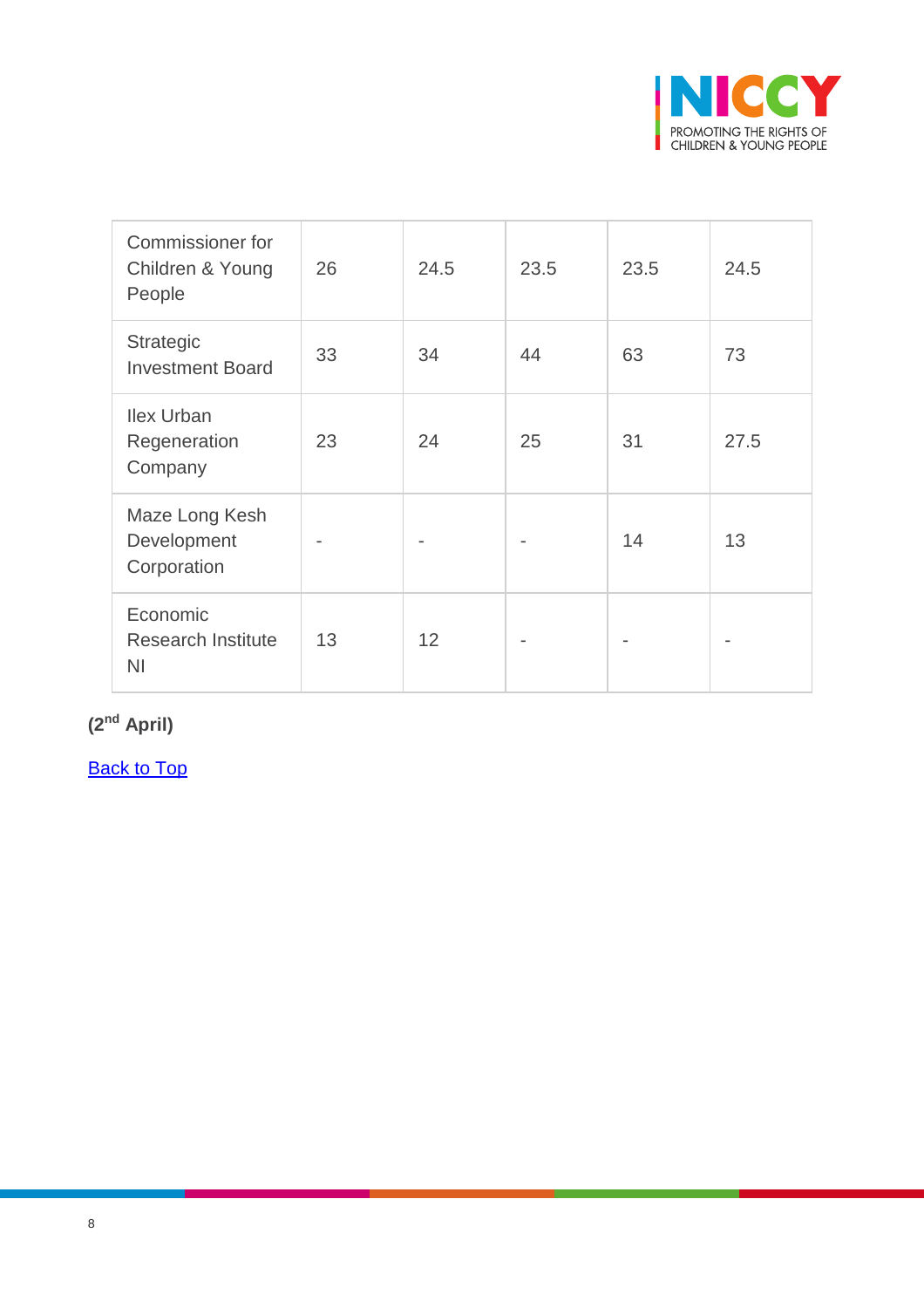

# **Department of Culture, Arts and Leisure**

## <span id="page-8-0"></span>**Support to Access and Utilise Sports Facilities**

**Ms Claire Sugden (IND – East Londonderry) -** To ask the Minister of Culture, Arts and Leisure how her Department is supporting the needs of children with disabilities from low income families to access and utilise sports facilities.

**Ms C Ní Chuilín (Minister of Culture, Arts and Leisure):** Under the Recreation and Youth Service (NI) Order 1986, the provision of leisure facilities and services for all communities, including children with disabilities from low income families, rests in the first instance with District Councils. While the pricing and charging policies for leisure services is purely a matter for each Council, Sport NI works closely with Councils to provide support around the development of leisure facilities and services.

Currently, Sport NI is working with the new District Councils to develop a Sports Facilities Strategy and eleven associated Area Reports for each Council. These Area Reports will take account of existing facilities and the need for new or improved facilities in each Council area. Disabled access will also be considered as part of this work.

Other support being provided by Sport NI for children with disabilities and their families include work with Outdoor Recreation NI (ORNI) to open up opportunities around outdoor facilities. Examples include: -

- As part of the 'Active Outdoors Get Outdoor Weekend' Sport NI supported the provision of 80 free of charge events at a range of family-friendly venues/sports throughout NI, many of which were suitable for people with a disability.
- Sport NI also enabled ORNI to develop a project with Autism NI to provide free of charge surfing lessons to young people with autism. As a result of this, ORNI has also provided subsidised coach education programmes for providers/instructors in paddlesports and climbing to improve understanding of how these activities can be made more inclusive for people with a disability.

**(31st March)**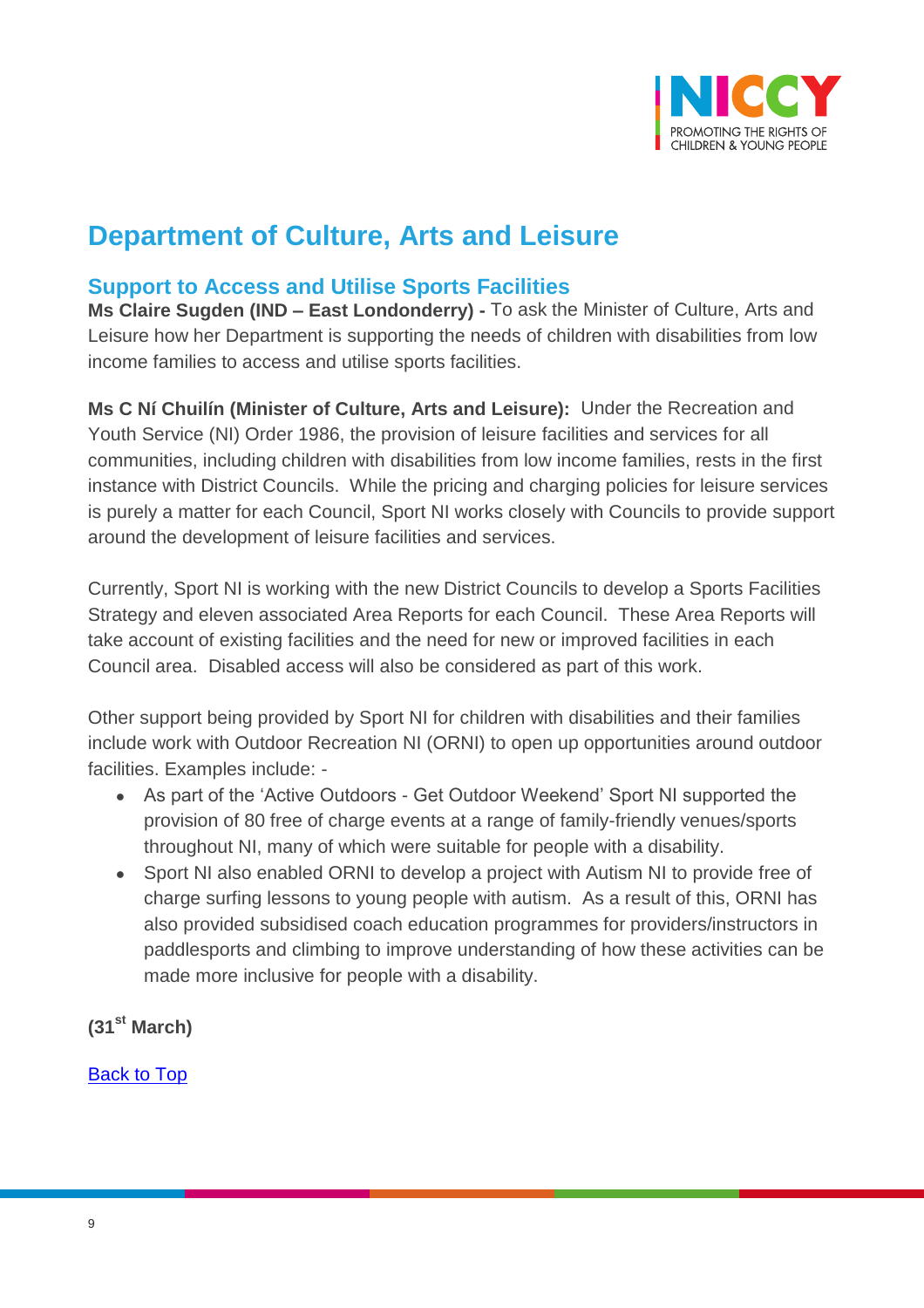

# **Department of Education**

## <span id="page-9-0"></span>**Procedures to Consider Private Assessments**

**Miss Michelle McIlveen (DUP – Strangford) -** To ask the Minister of Education what procedures are in place in each Education and Library Board to consider private assessments provided by parents of children who may require a statutory assessment of their Special Educational Needs.

**Mr J O'Dowd (Minister of Education):** There is agreed regional guidance applied by all Education and Library Boards (ELBs) regarding private assessments provided by parents. This guidance is underpinned by the Code of Practice on the Identification and Assessment of Special Educational Needs which states in paragraph 3.55 that "The Educational Psychologist from whom psychological advice is sought must be employed by the Board, or engaged by it for the purpose" and in paragraph 3.57 that this Educational Psychologist "...should also be asked by the Board to consider any advice which parents may submit independently from a fully qualified educational psychologist."

Therefore while the ELBs will take account of a private educational psychologists report, it cannot be used instead of advice provided by the psychologist employed or engaged by the relevant ELB. This approach ensures equity of access to educational psychology services for all pupils. **(31st March)**

#### [Back to Top](#page-0-0)

### <span id="page-9-1"></span>**Special Educational Needs**

**Mrs Jo-Anne Dobson (UUP – Upper Bann) -** To ask the Minister of Education what plans are in place for an additional schools for children with Special Educational Needs to meet the increasing demand in the Southern Education and Library Board.

**Mr J O'Dowd (Minister of Education):** I am advised that, to accommodate increasing pupil enrolment, building work is planned by the Southern Education and Library Board (SELB) at a number of existing special schools, in line with projected need.

The SELB has no plans at present for an additional special school. **(31st March)**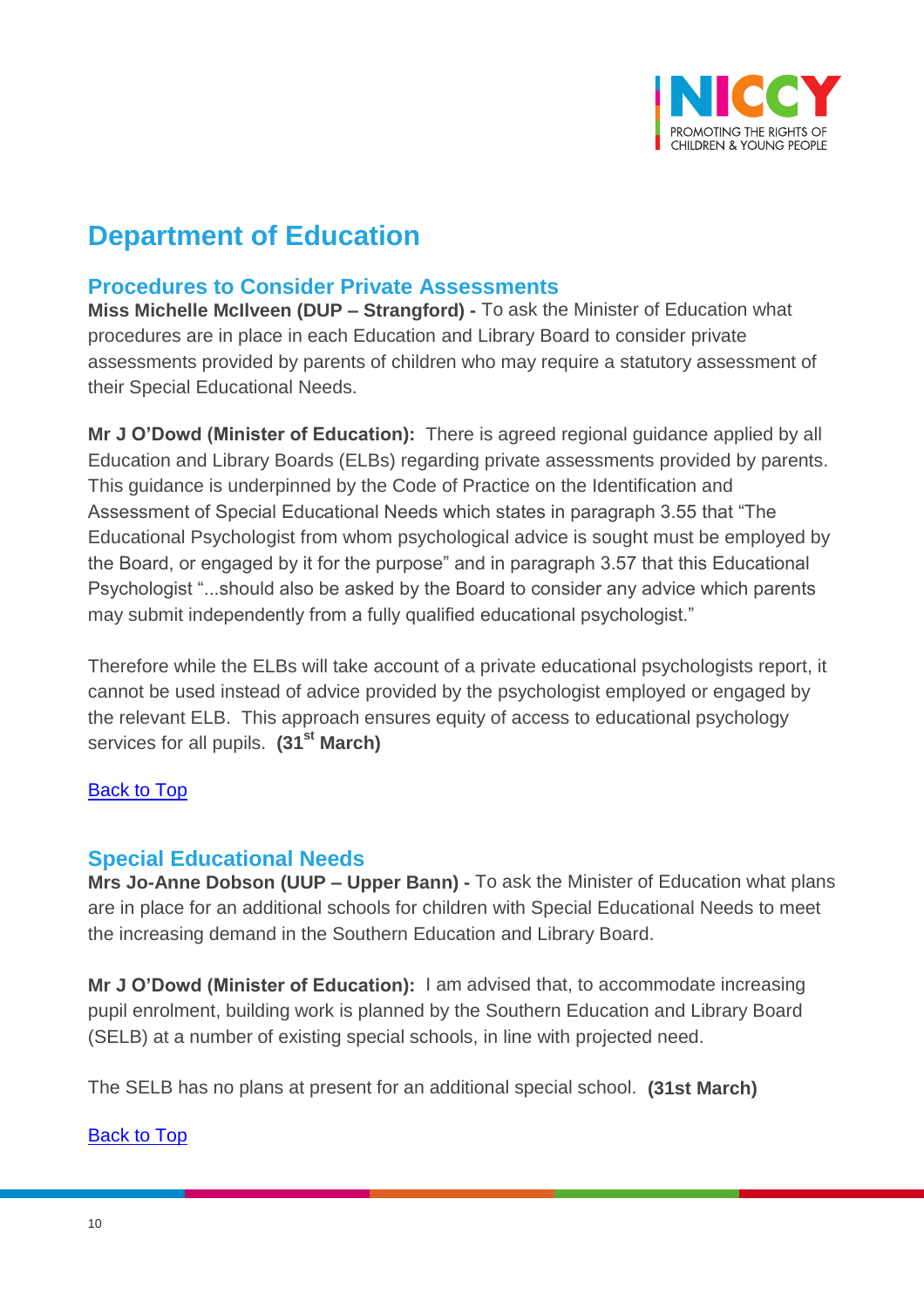

## <span id="page-10-0"></span>**Statement of Special Educational Needs**

**Mrs Jo-Anne Dobson (UUP – Upper Bann) -** To ask the Minister of Education to detail the number of children who have a statement of Special Educational Needs and are (i) under 11; (ii) 11 and older, in each of the Education and Library Board, (a) currently; and (b) in each of the last 3 academic years.

**Mr J O'Dowd (Minister of Education):** The tables below show the number of pupils in each ELB that are statemented in each of the last four academic years, split by those aged under 11 and 11 and older. The proportion of those statemented based on the total number of pupils has also been supplied for the purposes of providing context.

|                           |                                               | <b>BELB</b> | <b>WELB</b> | <b>NEELB</b> | <b>SEELB</b> | <b>SELB</b> | <b>Total</b> |
|---------------------------|-----------------------------------------------|-------------|-------------|--------------|--------------|-------------|--------------|
| (i)<br><b>Under</b><br>11 | <b>Statemented</b><br>pupils                  | 1511        | 1010        | 1423         | 1830         | 1580        | 7353         |
|                           | $\frac{0}{0}$<br><b>Statemented</b><br>pupils | 5.2%        | 3.1%        | 3.3%         | 4.5%         | 3.4%        | 3.8%         |
| $(ii)$ 11<br>and<br>over  | <b>Statemented</b><br>pupils                  | 1640        | 1683        | 1645         | 1715         | 1940        | 8623         |
|                           | $\frac{0}{0}$<br>statemented<br>pupils        | 5.5%        | 6.6%        | 5.2%         | 6.8%         | 5.9%        | 5.9%         |

#### **Statemented pupils by ELB and age, 2014/15**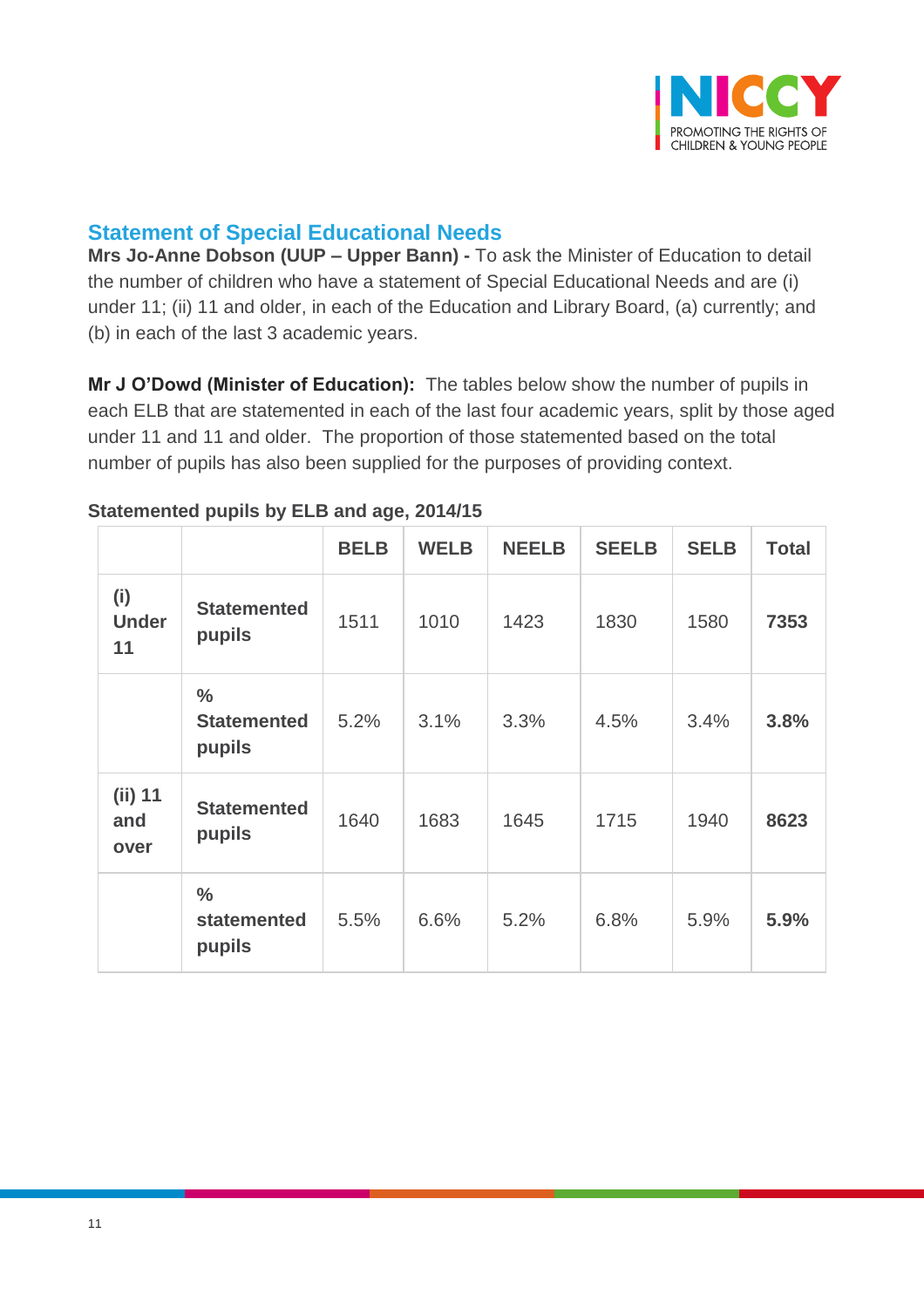

### **Statemented pupils by ELB and age, 2013/14**

|                           |                                        | <b>BELB</b> | <b>WELB</b> | <b>NEELB</b> | <b>SEELB</b> | <b>SELB</b> | <b>Total</b> |
|---------------------------|----------------------------------------|-------------|-------------|--------------|--------------|-------------|--------------|
| (i)<br><b>Under</b><br>11 | <b>Statemented</b><br>pupils           | 1371        | 972         | 1325         | 1652         | 1556        | 6876         |
|                           | $\frac{0}{0}$<br>statemented<br>pupils | 4.8%        | 3.0%        | 3.1%         | 4.1%         | 3.4%        | 3.7%         |
| $(ii)$ 11<br>and<br>over  | <b>Statemented</b><br>pupils           | 1530        | 1573        | 1600         | 1748         | 1922        | 8373         |
|                           | $\frac{0}{0}$<br>statemented<br>pupils | 5.1%        | 6.1%        | 5.0%         | 6.9%         | 5.8%        | 5.7%         |

## **Statemented pupils by ELB and age, 2012/13**

|                           |                                        | <b>BELB</b> | <b>WELB</b> | <b>NEELB</b> | <b>SEELB</b> | <b>SELB</b> | <b>Total</b> |
|---------------------------|----------------------------------------|-------------|-------------|--------------|--------------|-------------|--------------|
| (i)<br><b>Under</b><br>11 | <b>Statemented</b><br>pupils           | 1307        | 866         | 1269         | 1492         | 1479        | 6413         |
|                           | $\frac{0}{0}$<br>statemented<br>pupils | 4.7%        | 2.7%        | 3.1%         | 3.8%         | 3.4%        | 3.5%         |
| $(ii)$ 11<br>and<br>over  | <b>Statemented</b><br>pupils           | 1432        | 1492        | 1571         | 1723         | 1923        | 8141         |
|                           | $\frac{0}{0}$<br>statemented<br>pupils | 4.7%        | 5.7%        | 4.8%         | 6.7%         | 5.8%        | 5.5%         |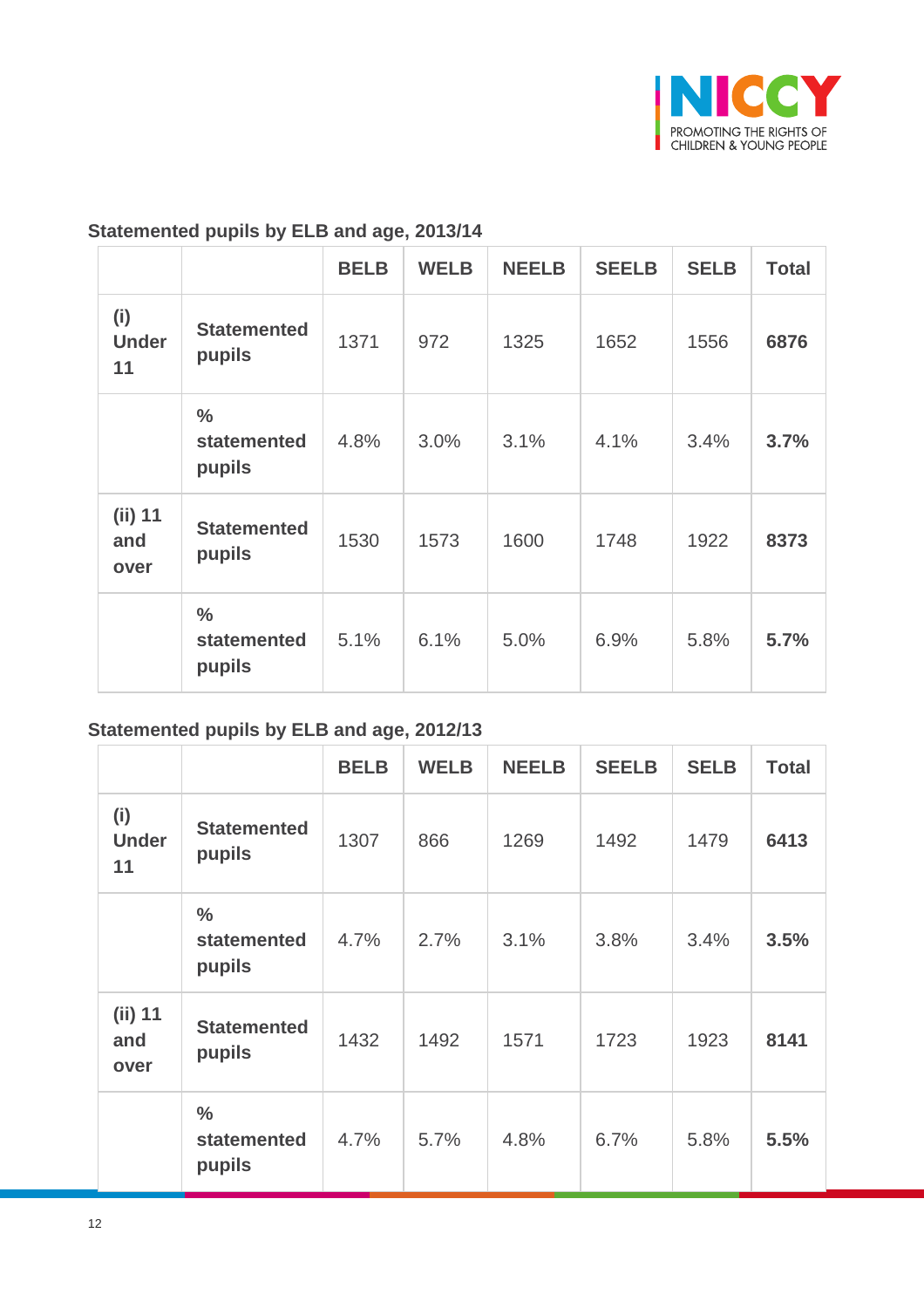

#### **Statemented pupils by ELB and age, 2011/12**

|                           |                                        | <b>BELB</b> | <b>WELB</b> | <b>NEELB</b> | <b>SEELB</b> | <b>SELB</b> | <b>Total</b> |
|---------------------------|----------------------------------------|-------------|-------------|--------------|--------------|-------------|--------------|
| (i)<br><b>Under</b><br>11 | <b>Statemented</b><br>pupils           | 1229        | 855         | 1193         | 1522         | 1461        | 6260         |
|                           | $\frac{0}{0}$<br>statemented<br>pupils | 4.5%        | 2.7%        | 2.9%         | 4.0%         | 3.4%        | 3.5%         |
| $(iii)$ 11<br>and<br>over | <b>Statemented</b><br>pupils           | 1355        | 1406        | 1474         | 1732         | 1863        | 7830         |
|                           | $\frac{0}{0}$<br>statemented<br>pupils | 4.5%        | 5.3%        | 4.5%         | 6.6%         | 5.6%        | 5.2%         |

#### **Source: NI school census**

**Notes:**

- Figures include children in voluntary and private preschool centres, nursery schools, grantaided primary (including nursery, reception and year 1-7 classes), post primary and special schools.
- Figures include pupils at stage 5 on the Special Educational Needs Code of Practice.
- Age is at 1st July.

#### **(31st March)**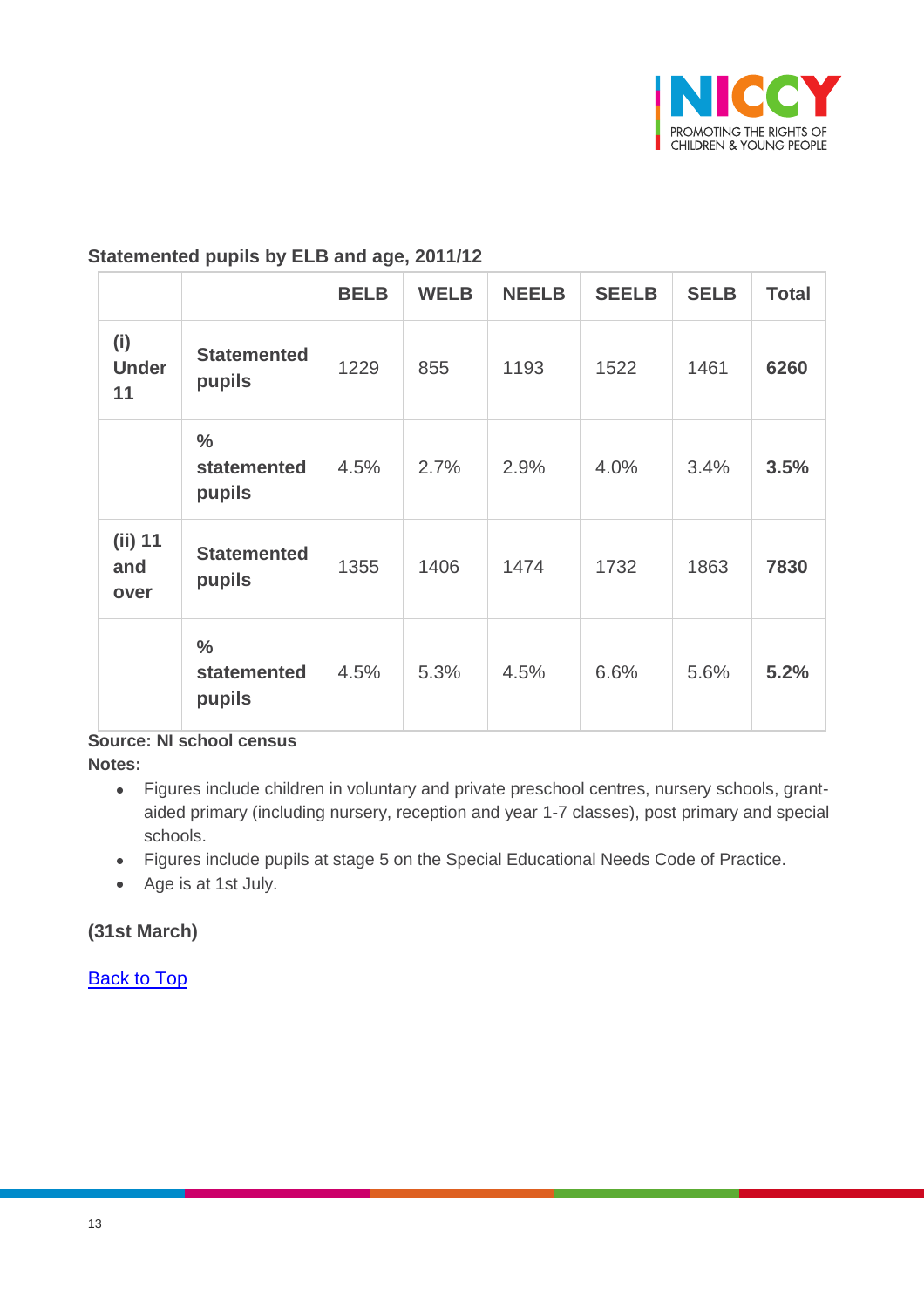

## <span id="page-13-0"></span>**Statement of Special Educational Needs**

**Miss Michelle McIlveen (DUP – Strangford) -** To ask the Minister of Education, pursuant to AQW43478/11-15, in relation to a private educational psychological report and the subsequent production of a statement of special educational needs, what is meant by, will take account of.

**Mr J O'Dowd (Minister of Education):** Paragraph 3.57 of the Code of Practice on the Identification and Assessment of Special Educational Needs states that "The educational psychologist from whom the Board seeks advice must consult, and record any advice received from, any other psychologist, such as a clinical or occupational psychologist, who may have knowledge of or information about the child." **(31st March)**

#### [Back to Top](#page-0-0)

### <span id="page-13-1"></span>**Assessment of Numbers of Pupils in Special Schools**

**Miss Michelle McIlveen (DUP – Strangford) -** To ask the Minister of Education for his assessment of the current numbers of pupils in special schools, as categorised in para 4.2 of the 2012-13 Education and Training Inspectorate report.

**Mr J O'Dowd (Minister of Education):** The survey was commissioned by my Department to examine the extent of challenging behaviour across Special Schools and the report provided an extensive evidence base about the impact of challenging behaviour in special schools. I note and acknowledge the numbers of pupils who are displaying challenging behaviours and my officials have already engaged with Special School Principals to identify issues and consider what approaches could be adopted to meet the needs of pupils with challenging behaviour. **(1st April)**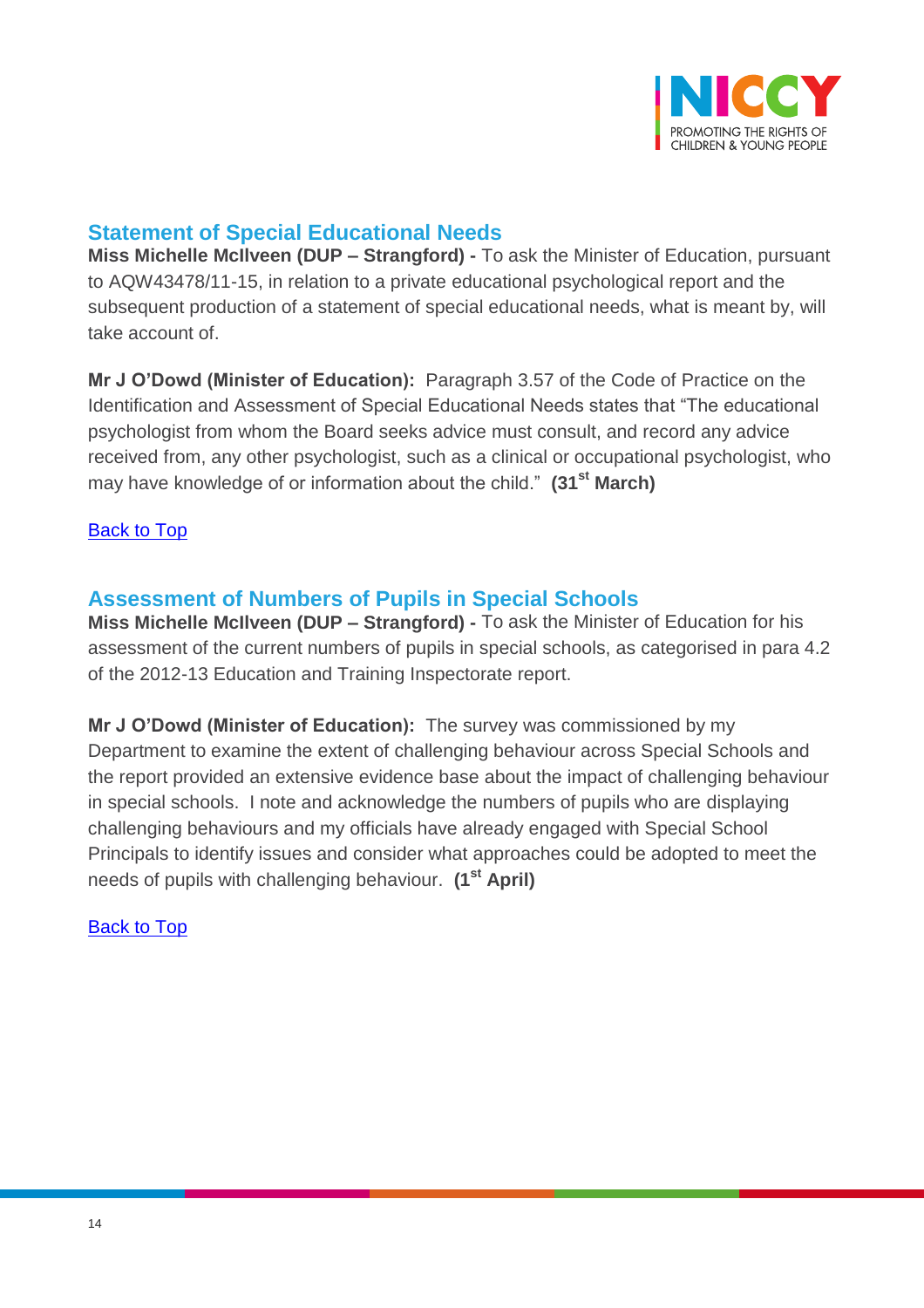

## <span id="page-14-0"></span>**Number of Pre-School Places**

**Ms Claire Sugden (IND – East Londonderry) -** To ask the Minister of Education to detail the number of pre-school places provided by the (i) statutory; (ii) voluntary; and (iii) private/independent, sectors in each of the last three years.

#### **Mr J O'Dowd (Minister of Education):**

| <b>Sector</b>    | 2012/13 | 2013/14 | 2014/15 |
|------------------|---------|---------|---------|
| <b>Statutory</b> | 14,613  | 14,804  | 15,047  |
| <b>Voluntary</b> | 7,453   | 7,319   | 7,516   |
| <b>Private</b>   | 957     | 1,041   | 1,105   |

#### **Department of Education funded pre-school places**

#### **Source – 2014 School Census**

**(2nd April)**

[Back to Top](#page-0-0)

## <span id="page-14-1"></span>**Early Years Funding**

**Ms Claire Sugden (IND – East Londonderry) -** To ask the Minister of Education what impact the cut to Early Years funding will have on his Department's Programme for Government Commitment 43, to ensure that at least one year of pre-school education is available to every family that wants it.

**Mr J O'Dowd (Minister of Education):** I remain committed to ensuring that every child whose parents want it will have a funded pre-school place within the Pre-School Education Programme. To that end I have allocated sufficient funding to Education and Library Boards to meet the projected need for pre-school places for children in their final preschool year. I note that just over 1600 of the places are provided by groups in which some salaries are currently supported by the Early Years Fund. These places will continue to be funded under the Pre School Education Programme in the usual way. **(2nd April)**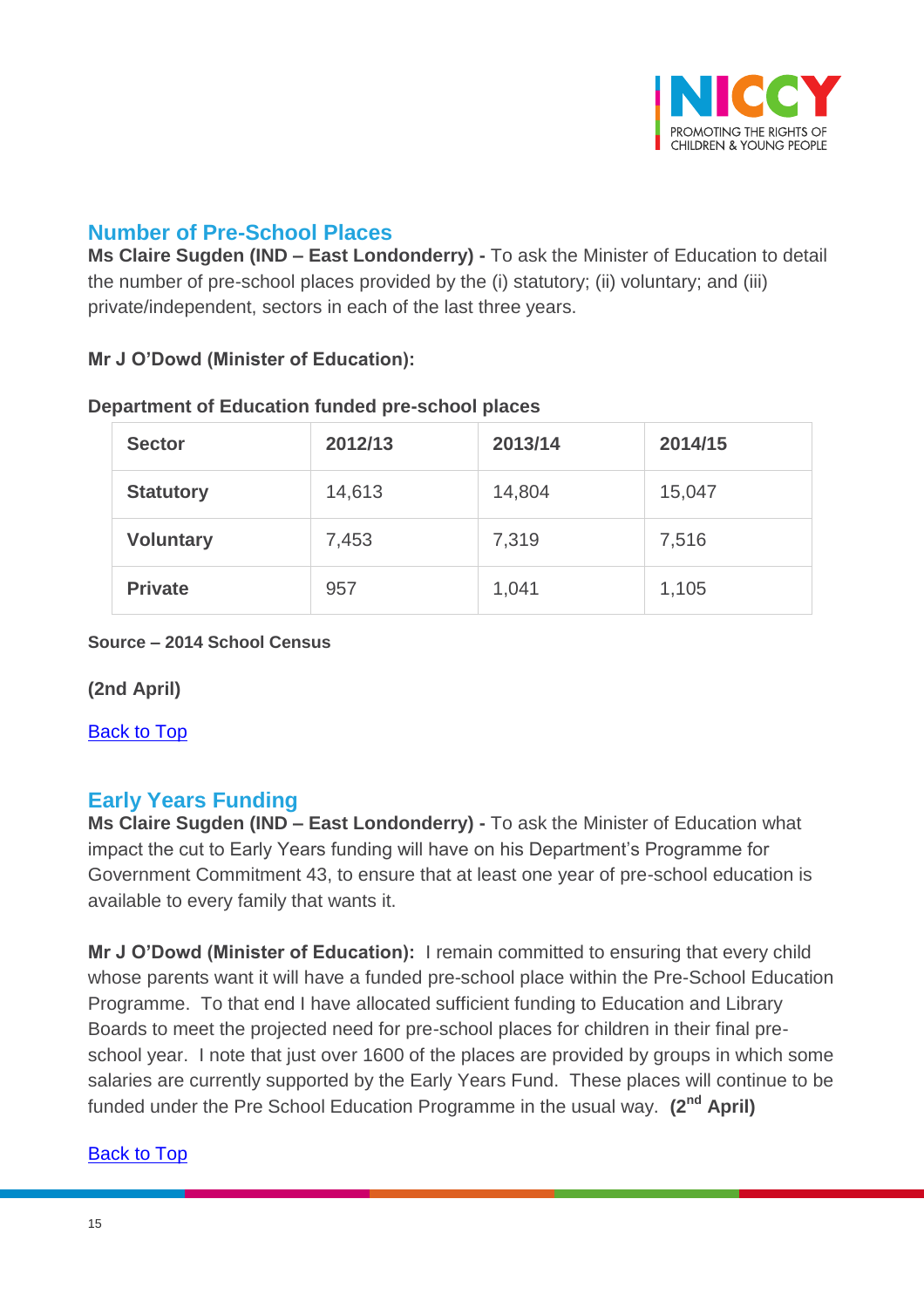

## <span id="page-15-0"></span>**Role of the Early Years Organisation and Associated Bodies**

**Ms Claire Sugden (IND – East Londonderry) -** To ask the Minister of Education for his assessment of the role of the Early Years Organisation, and associated bodies, in driving forward improvement in education provision through (i) raising standards; (ii) supporting all children to reach their full potential; and (iii) narrowing the performance gap at an early age.

**Mr J O'Dowd (Minister of Education):** Early Years – the Organisation for Young Children (EYO) administers the Early Years Fund (EYF) on behalf of my Department under Service Level Agreement. They fulfil a management and accountability role in respect of the funds allocated and provide additional support and guidance to those groups in receipt of funding to ensure that quality standards are raised.

The Early Years Fund was originally established in 2004 to help sustain certain early childhood services in areas of greatest need which were facing funding difficulties when Peace II funding ended. It has effectively remained as a "closed" Fund since then to only those groups that were identified as in need at that time.

The current criteria for receipt of EYF funding, which the eligible groups must demonstrate to EYO are to;

- Provide direct early years care and education to children;
- Provide a service in areas of low provision, disadvantaged areas or where the service is considered critical for children;
- **Ensure inclusion and diversity; and**
- Ensure a standard of excellence in relation to quality.

Any new Department of Education funding to support the Early Years sector will be strategically aligned to the Department's framework for Early Education and Learning - "Learning to Learn". Alignment will ensure improved outcomes for young children and their families. **(2nd April)**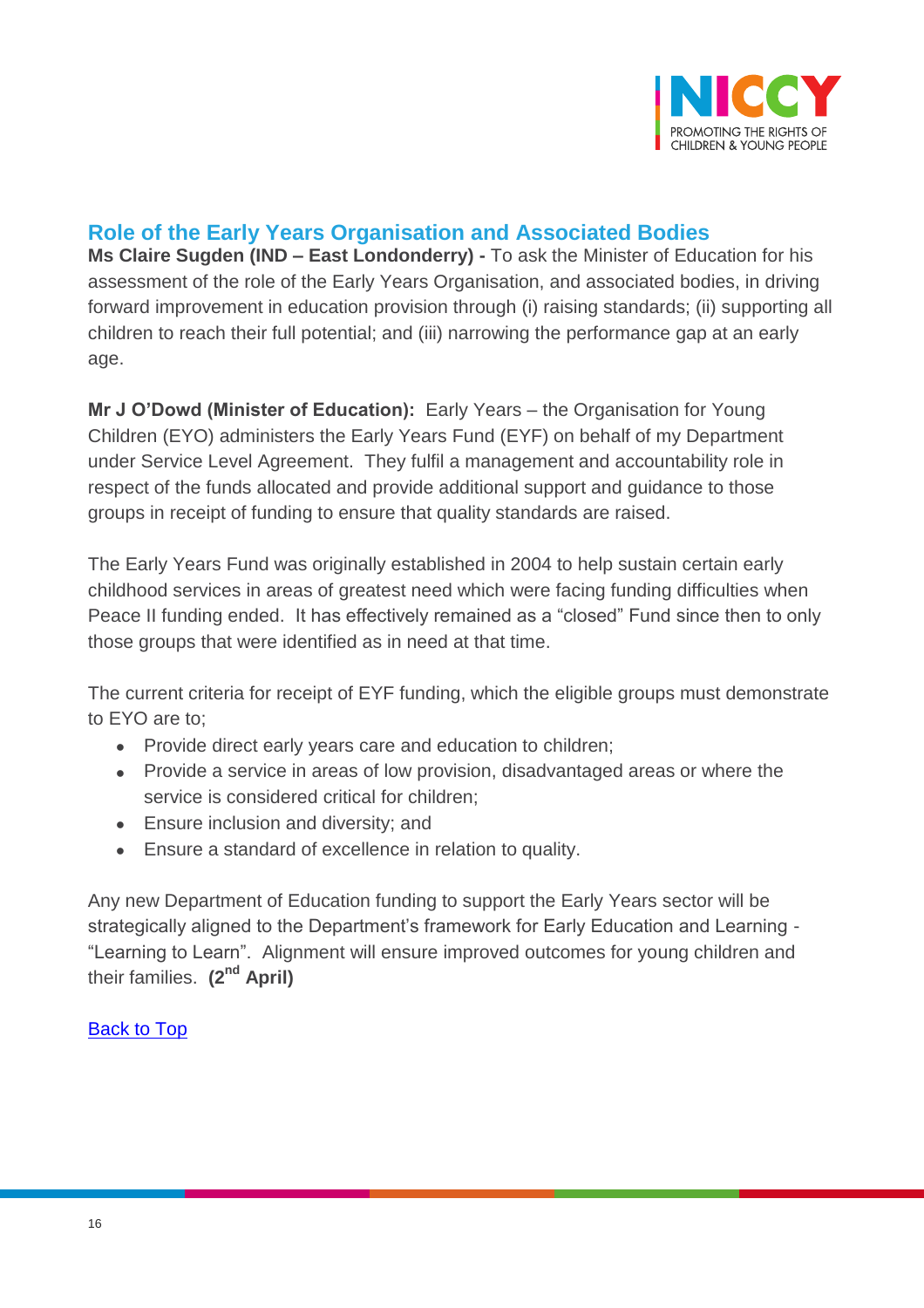

# **Department for Employment and Learning**

## <span id="page-16-0"></span>**Youth Training Provision**

**Mr Pat Ramsey (SDLP – Foyle) -** To ask the Minister for Employment and Learning to outline the process of collection, analysis and monitoring of data on the care status of young people participating in the new youth training provision.

**Mr J O'Dowd (Minister of Education):** My Department recently completed a review of youth training in Northern Ireland for 16 – 24 year olds. This comprehensive review included an in-depth examination of international best practice in youth training, including data collection and analysis.

To help ensure that data collection and monitoring accurately highlights how the new youth training system is working for different groups the review duly proposed that the youth training system be underpinned by robust data collection, analysis and evaluation, including for those young people who may face barriers to engagement and progression, such as those leaving care.

The review of youth training consultation has recently concluded, with the new strategy for youth training expected to be finalised in the coming weeks. Detail regarding how such data, including for care leavers, will be collected, monitored and evaluated, will be developed comprehensively over the coming months. **(30th March)**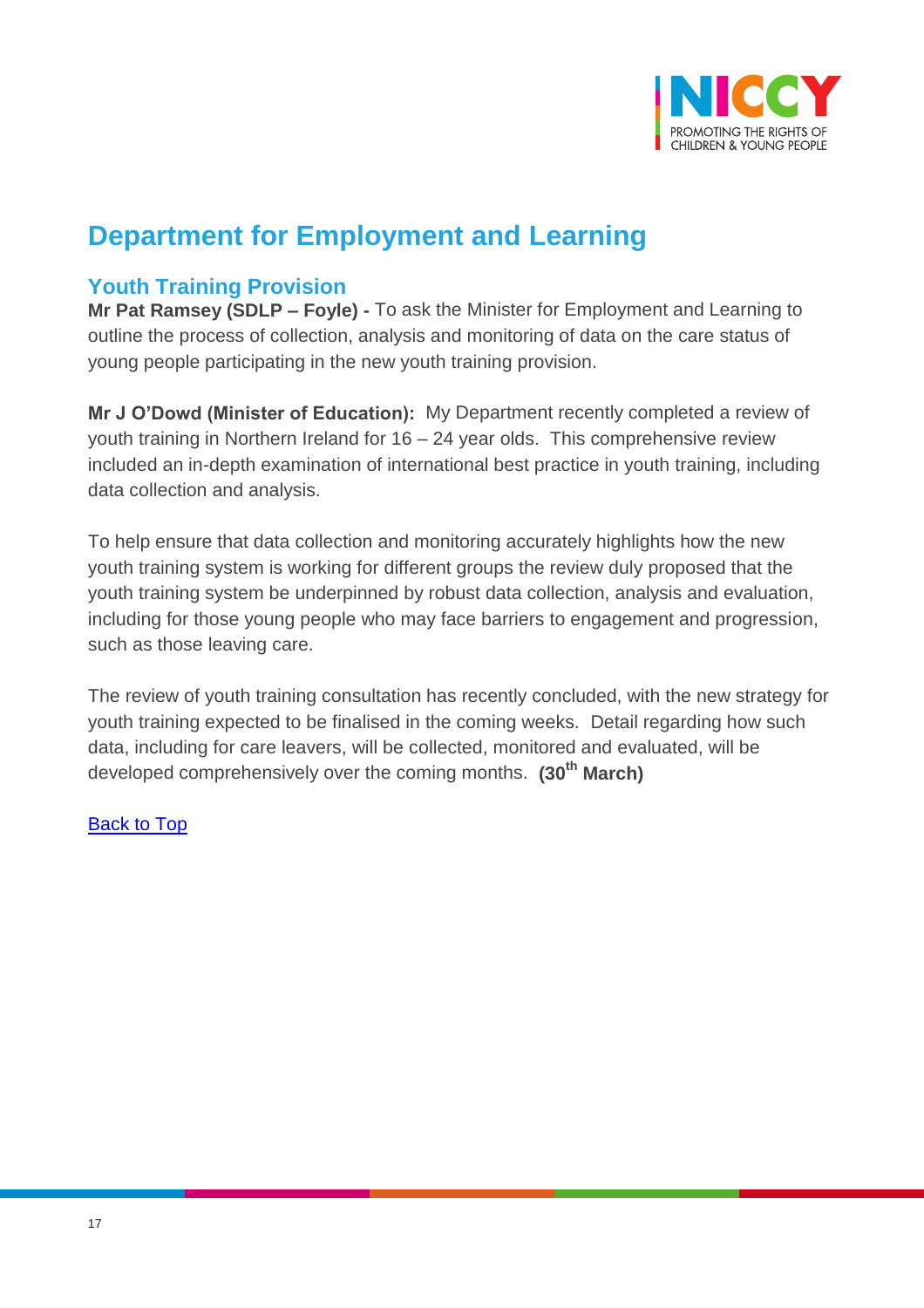

## <span id="page-17-0"></span>**Youth Training Scheme**

**Mr Pat Ramsey (SDLP – Foyle) -** To ask the Minister for Employment and Learning what action his Department has taken to record the views of young people who are furthest away from formal, mainstream education and training provision; and how these views have influenced his Departments proposals for the new youth training scheme.

**Mr J O'Dowd (Minister of Education):** My Department recently published the interim report of the review of youth training in Northern Ireland. This report drew from research of international best practice and engagement with a wide group of stakeholders, including young people who are furthest away from formal, mainstream education and training provision.

The stakeholder engagement, carried out as part of the development of the interim report, built on existing mechanisms established by my Department to engage young people furthest away from mainstream provision. In developing the 'Pathways to Success' strategy for young people not in education, employment or training (NEET), my Department helped to establish the independent NEET Strategy Forum to engage and help co-ordinate those organisations in the voluntary and community sector which deliver services in this area. The forum has established the NEET Youth Forum, a regional network of young people who have experienced difficulties in accessing meaningful education, employment and training.

The NEET Strategy Forum, currently consisting of over 80 members, works collaboratively to inform and showcase proactive work that respects the voice of young people and focuses on the right of young people to access, maintain and progress to employment of their choice in Northern Ireland and beyond.

As part of the development process for the interim report, the review team met with members of the NEET Strategy Forum to discuss the review and the emerging proposals for youth training. The NEET Strategy Forum has also facilitated engagement events with hard-to-reach young people to inform the development of the United Youth programme, a key connected initiative to youth training. This engagement built on the findings of a Design Day for United Youth held in January 2014 by the Office of the First and Deputy First Minister to gather views from young people and other interested parties.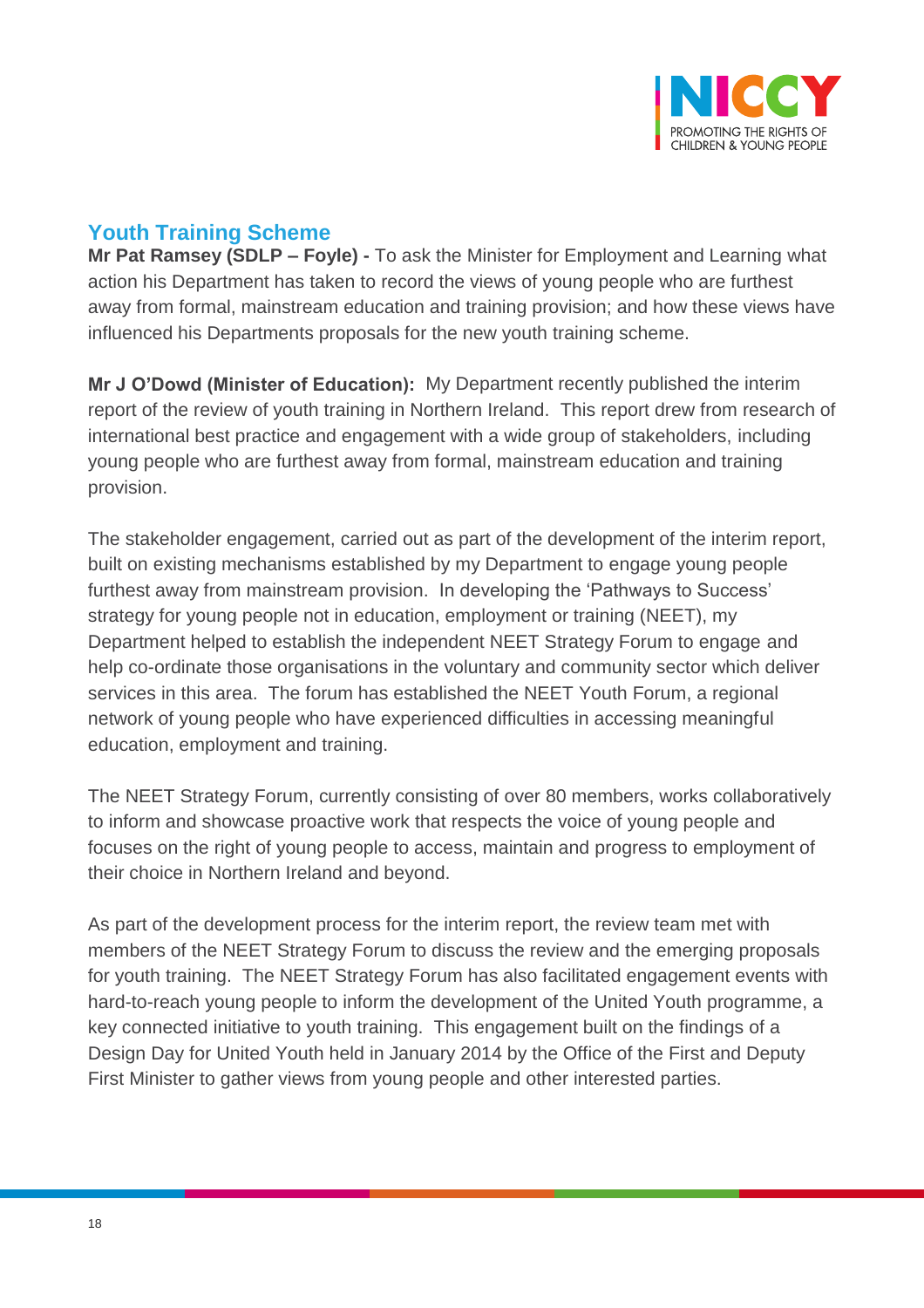

In the development phase of the interim report for the review of youth training, my Department also sought feedback through a series of stakeholder engagement events, held in January 2014 across Northern Ireland. This included a specific event for young people to give their views and help shape the review's proposals. At this event the importance of valued and relevant qualifications such as GCSEs was highlighted, along with the importance of a high quality work-based learning experience with an employer. This feedback informed both the proposal for youth training to deliver a new, baccalaureate-style professional and technical award that equated to a minimum of 5 GCSEs at grades A\*-C, including English and mathematics, and the proposal that youth training would include structured work-based learning as a mandatory element for all participants.

In addition to the review's stakeholder events, the views of over 40 young people disengaged from formal, mainstream education and training provision were recorded through discussion with participants on the Springboard Opportunities Headstart programme.

Topics discussed included, amongst other things, the duration of training, desired qualifications, work-based learning, advice and support, careers advice and how best to engage young people. In particular the importance of mentoring and pastoral support was highlighted, and this feedback helped to inform the proposals related to supporting young people both through their training provider and while on placement with an employer.

A public consultation was recently completed by my Department on the interim report. In addition to written responses from eight groups representing young people, more than one hundred and twenty young people directly responded to the consultation through focus groups, workshops and a complementary consultation response document specifically aimed at young people.

Views of young people who are furthest away from formal, mainstream education and training provision were further received through focus groups which included disengaged young people, through the NEETS forum, the Prince's Trust Young Ambassadors, and Unity Training's FIT4Life Education Programme. Focus group participants also included some young people with physical and learning disabilities and those from a care background.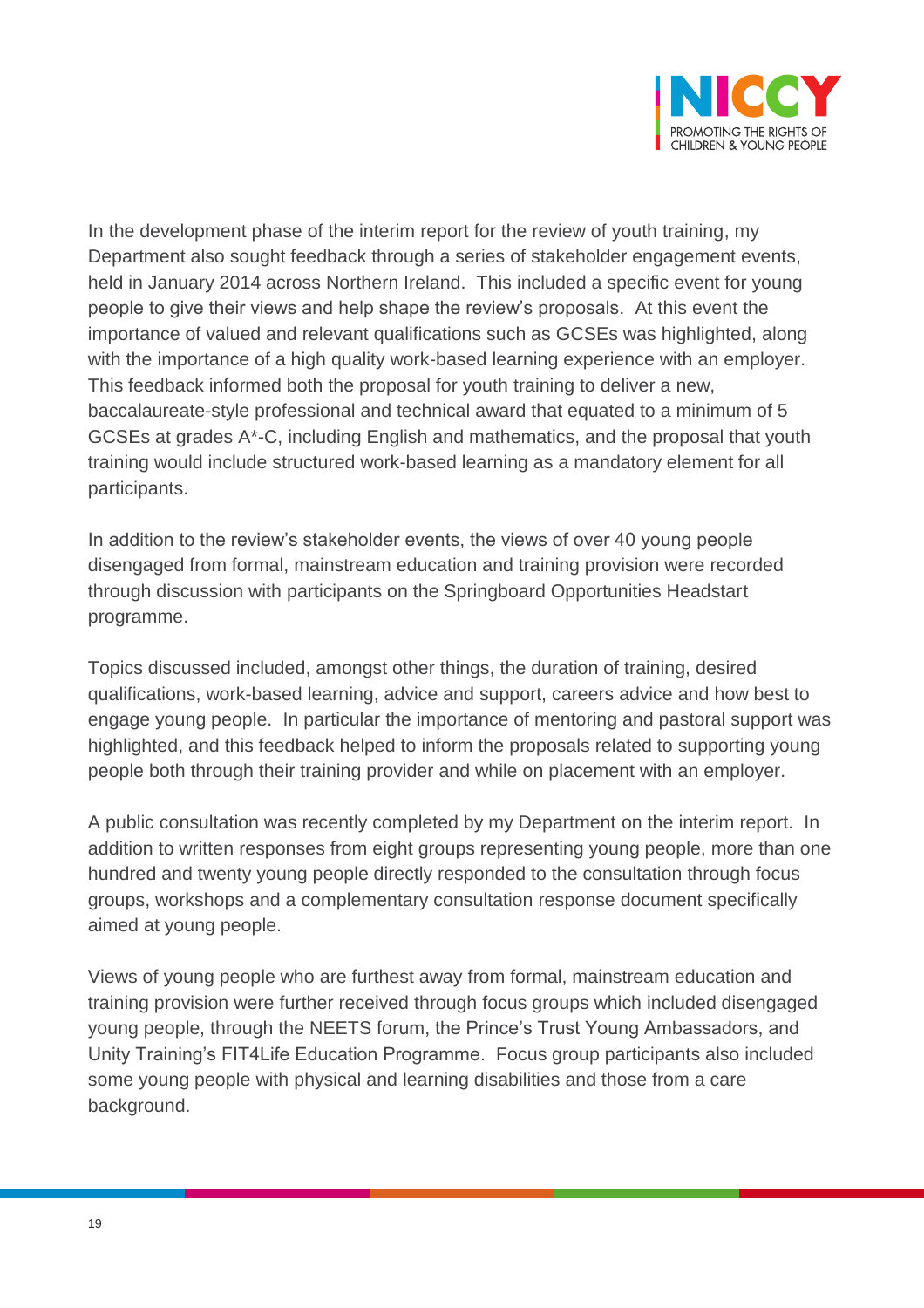

All the views received from the young people during this consultation are presently being considered in tandem with the views received during the formal consultation process, and will inform the final strategy in its totality. The new strategy for youth training will be published in Spring 2015. **(2nd April)**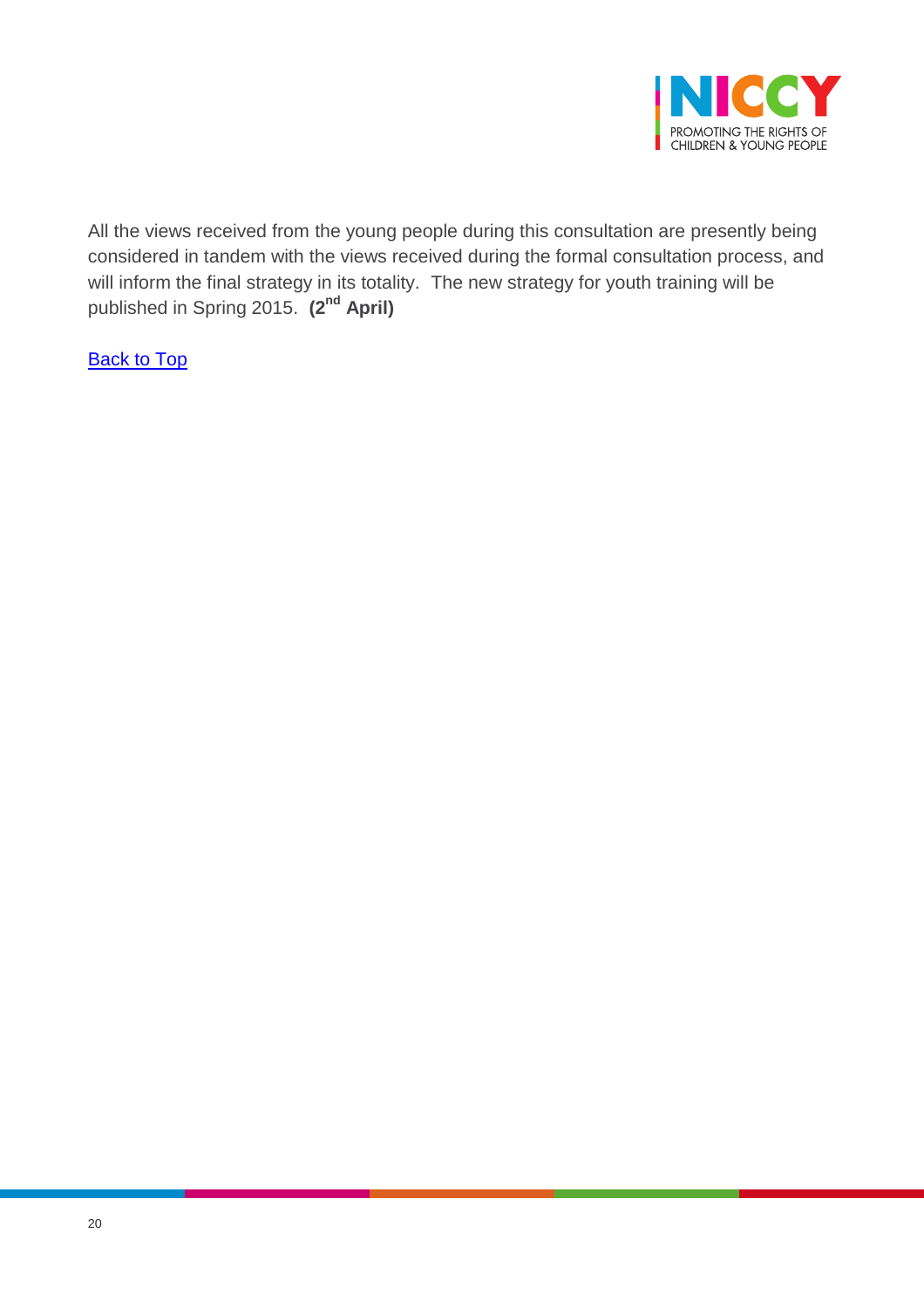

# **Department of Finance and Personnel**

## <span id="page-20-0"></span>**Welfare Reform Bill**

**Mr Alex Easton (DUP – North Down) -** To ask the Minister of Finance and Personnel what will be the shortfall of money to his Department should the Welfare Reform Bill fail to pass through the NI Assembly.

**Mr S Hamilton (Minister of Finance and Personnel):** Should the Welfare Reform Bill fail to pass through the NI Assembly the £114 million reduction set out by HM Treasury will apply in full to the Northern Ireland Executive's Budget in 2015-16.

HM Treasury have not indicated the level of reductions beyond 2015-16 however Social Security Agency (SSA) estimates of the foregone UK Exchequer savings of not implementing welfare reform in Northern Ireland are as follows:

|         | <b>£million</b> |         |         |
|---------|-----------------|---------|---------|
| 2016-17 | 2017-18         | 2018-19 | 2019-20 |
| 196     | 283             | 366     | 366     |

In addition to the Resource DEL reductions applied by HM Treasury non-implementation will also lead to significant capital costs associated with developing a bespoke IT system for Northern Ireland – SSA have suggested that this may be in the region of £705 million over a number of years.

Failure to proceed with the Welfare Reform Bill will also put at risk the other aspects of the financial package agreed under the Stormont House Agreement.

The non-implementation of welfare reform will reduce the level of funding available to the Executive which will in turn impact on the budgets of all departments, my own included. **(30th March)**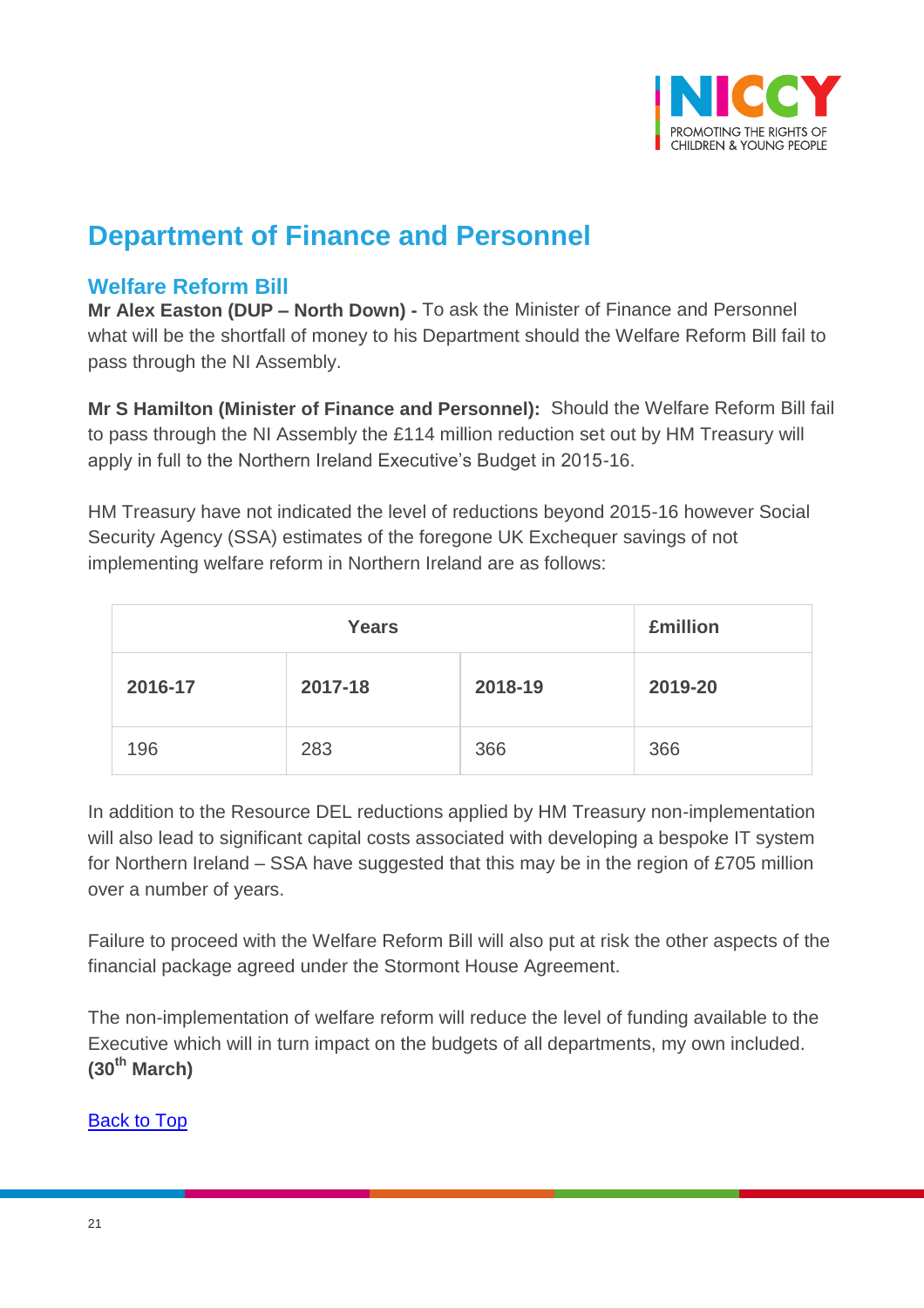

## **Department of Health**

## <span id="page-21-0"></span>**Understanding the Needs of Children in Northern Ireland Report**

**Mr Jim Allister (TUV – North Antrim) -** To ask the Minister of Health, Social Services and Public Safety to detail (i) the number of Understanding the Needs of Children in Northern Ireland reports of child neglect/abuse submitted by schools to the Gateway Social Service Teams, broken down by Health and Social Care Trust, in the last 5 years; (ii) the average length of time for a social worker to be allocated to a case; and (iii) the current cases that have not been allocated and the length of time they have gone unallocated.

**Mr J Wells (Minister of Health, Social Services and Public Safety):** The information was requested from the Health and Social Care Trusts.

Table one below details the number of Understanding the Needs of Children in Northern Ireland (UNOCINI) reports of child abuse/neglect submitted by schools to the Gateway Social Service Teams broken down by Health and Social Care (HSC) Trust in the each of the last five years.

| <b>HSC Trust</b>               |         | Year    |         |         |          |       |
|--------------------------------|---------|---------|---------|---------|----------|-------|
|                                | 2010/11 | 2011/12 | 2012/13 | 2013/14 | 2014/15* |       |
| <b>Belfast</b>                 | 26      | 57      | 44      | 49      | 80       | 256   |
| <b>Northern</b>                | 15      | 20      | 18      | 10      | 74       | 137   |
| <b>South</b><br><b>Eastern</b> | 137     | 184     | 105     | 128     | 150      | 704   |
| <b>Southern</b>                | 180     | 113     | 113     | 73      | 81       | 560   |
| Western                        | 40      | 44      | 49      | 71      | 64       | 268   |
| <b>Total</b>                   | 398     | 418     | 329     | 331     | 449      | 1,925 |

**Table 1: The number of UNOCINI reports of child abuse/neglect submitted by schools to Gateway Social Service Teams by HSC Trust area in each of the last five years**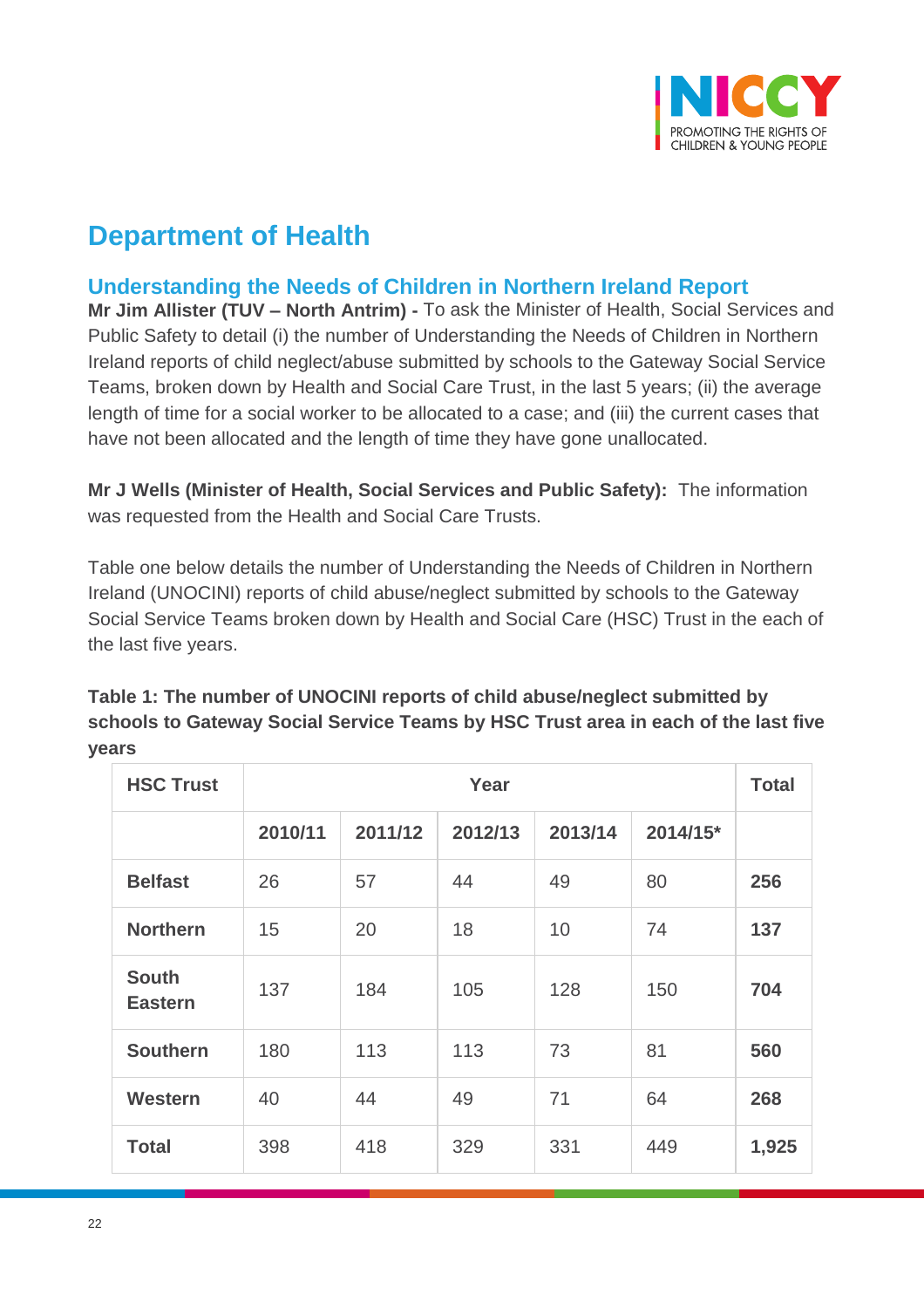

#### **Source: Health and Social Care Trust Information Systems**

**Note:** These figures have been extracted from the Trusts' "live" systems and may therefore vary to some extent when compared with previously published figures.

**Note:** These figures have not been validated by the Department; Figures for the Belfast Trust are for 1st March – 28th/29th February, all other Trust figures range from 1st April – 31st March \* Figures up to mid March 2015

All Child Protection referrals (i.e. child abuse/neglect) are allocated to a social worker within 24 hours from the point of referral. All other referrals are prioritised on the basis of risk. On average cases are allocated within 20 days across Northern Ireland. There are currently no unallocated child protection referrals in Northern Ireland. **(30th March)** [Back to Top](#page-0-0)

#### <span id="page-22-0"></span>**Paediatric Cardiac Procedures**

**Mr Robin Swann (UUP – North Antrim) -** To ask the Minister of Health, Social Services and Public Safety to detail the number of paediatric cardiac procedures performed on children from Northern Ireland by each Health Trust outside Northern Ireland in each of the last two years.

**Mr J Wells (Minister of Health, Social Services and Public Safety):** Information on the number of paediatric cardiac surgery procedures carried out on children from Northern Ireland in each of the last two years is detailed in the table below. Information on the Health Trust of Residence of these patients could only be provided at disproportionate cost.

| Year    | <b>Republic of Ireland</b> | <b>England</b> | <b>Total</b> |
|---------|----------------------------|----------------|--------------|
| 2012/13 | 40                         | 34             | 74           |
| 2013/14 | 13                         | 91             | 104          |

#### **Source: Health and Social Care Board**

**Note: -** The figures above do not include cardiac catheterisation procedures.

**(30th March)** [Back to Top](#page-0-0)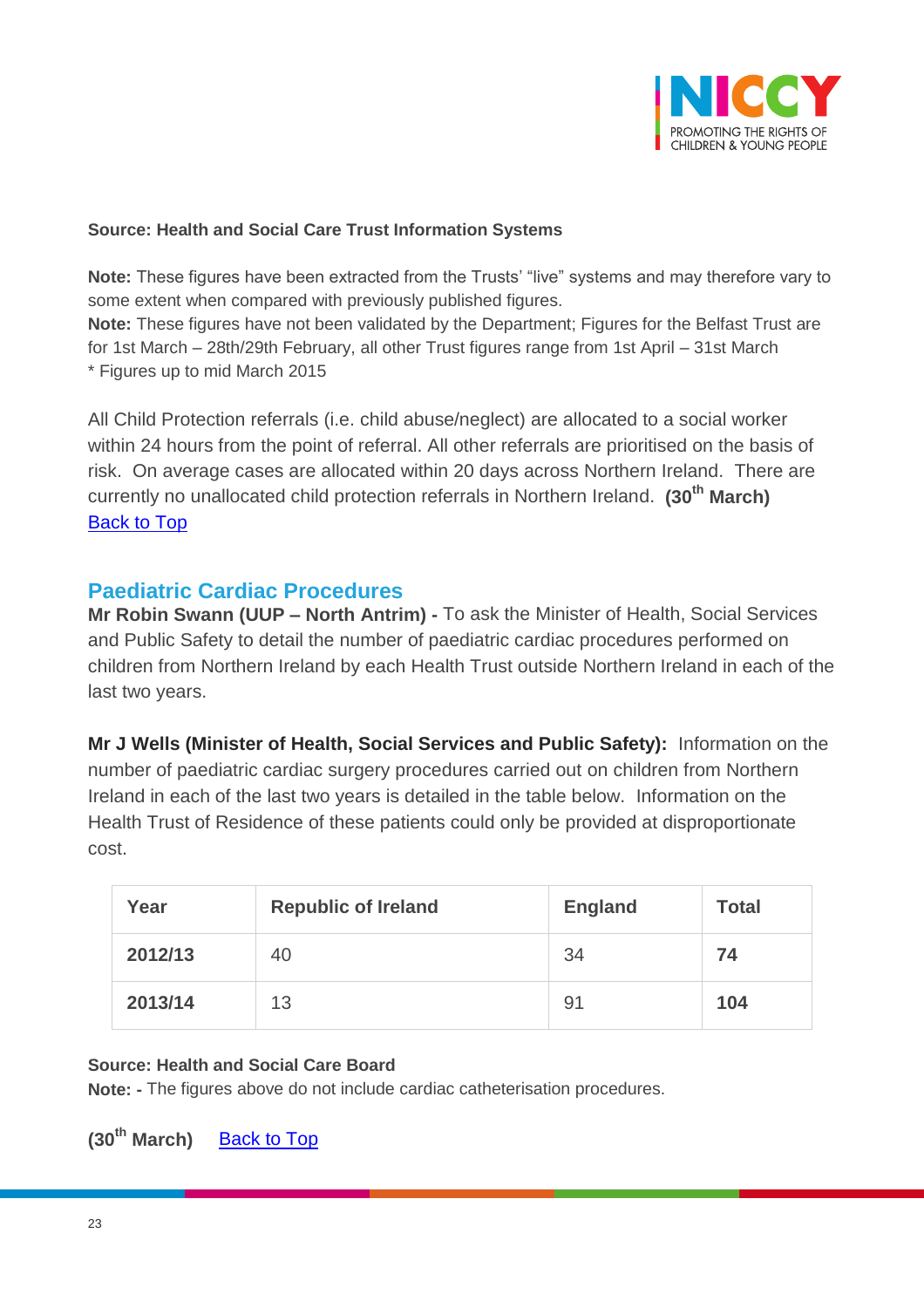

## <span id="page-23-0"></span>**Children in Care Council**

**Ms Maeve McLaughlin (Sinn Féin – Foyle) -** To ask the Minister of Health, Social Services and Public Safety whether he intends to deliver a Children in Care Council in each Health and Social Care Trust.

**Mr J Wells (Minister of Health, Social Services and Public Safety):** I understand that Children in Care Councils are intended to provide a formal mechanism to facilitate effective engagement with looked after children (LAC). A range of LAC engagement mechanisms currently exist. For example, under contract with the Health and Social Care Board, the voluntary organisation, *Voice of Young People in Care (VOYPIC)*, provides advocacy and mentoring services to looked after children. This provides an independent process whereby the views of children and young people in care can be represented.

Where appropriate, VOYPIC and other agencies working with young people will be asked to undertake consultations or engage with care-experienced young people to ascertain their views on a range of matters. Also by way of example, arrangements exist within residential care settings to enable young people cared for in those settings to have a voice. Independent visitors, formal complaints and representations processes and inspection processes also provide opportunities for LAC to raise their concerns or make their views known.

My Department is currently developing a strategic statement for looked after children which will set out LAC priorities for the next 3-5 years; it will be subject to consultation. In consultation, we will invite views on the concept of Children in Care Councils (CiCC) and how these would work alongside, and fit with, existing LAC engagement mechanisms. It is crucial that we strike the right balance between ensuring that individual children have their voices heard at critical points and establishing fora on which nominated children and young people represent the views of their peers. **(30th March)**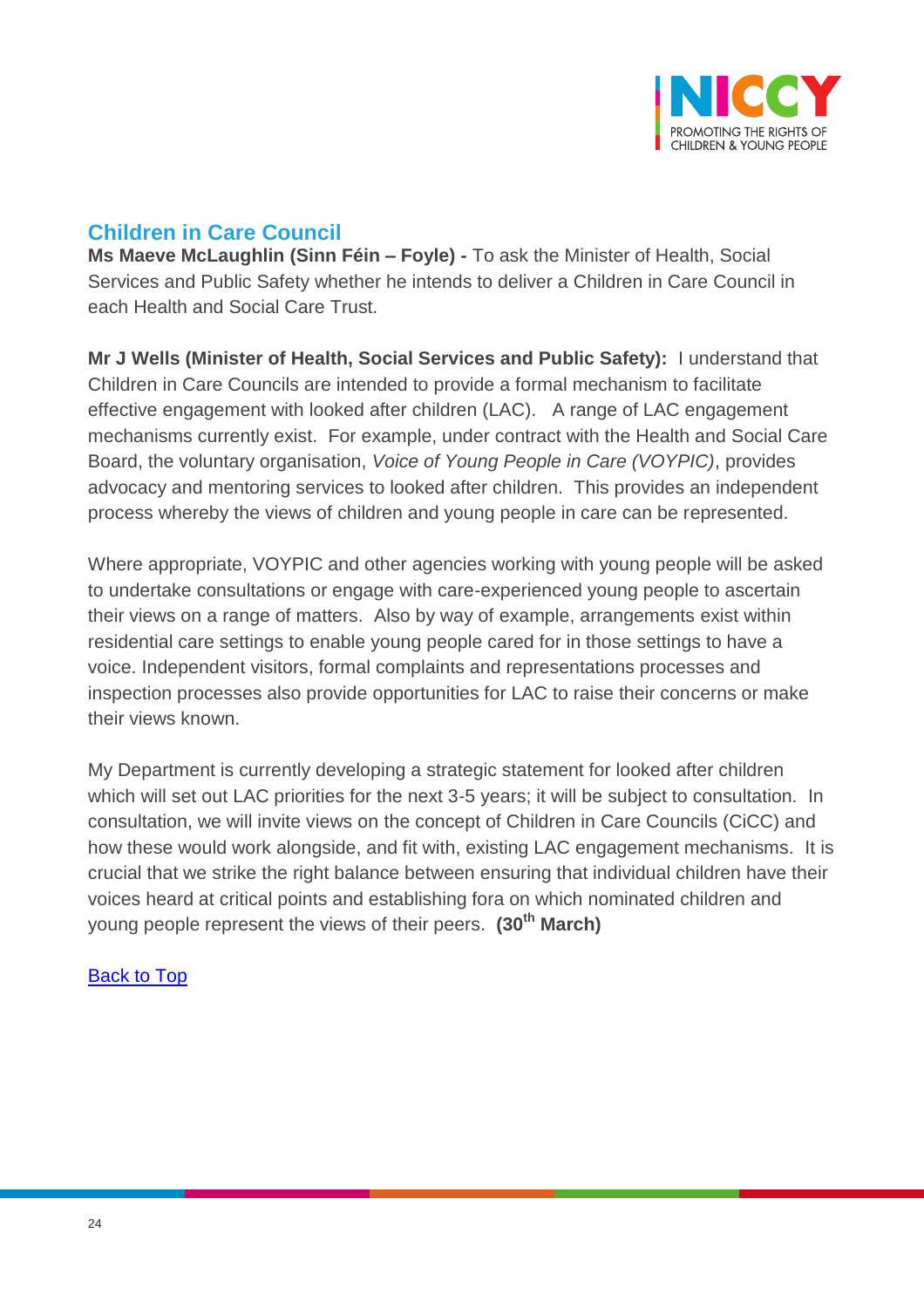

## <span id="page-24-0"></span>**Early Years Fund**

**Mrs Jo-Anne Dobson (UUP – Upper Bann) -** To ask the Minister of Health, Social Services and Public Safety for his assessment of the impact the Minister of Education's decision to withdraw the funding for the Early Years Fund will have on the health and wellbeing of the children affected.

**Mr J Wells (Minister of Health, Social Services and Public Safety):** All Executive Ministers are having to make difficult funding decisions in difficult financial circumstances. It would not be appropriate for me to second guess decision-making any other Executive Minister.

In terms of our mutual early year's commitments, my Department is working with collaboratively with the Department of Education and three other departments to deliver a range of new early intervention projects under the Early Intervention Transformation Programme (EITP). The EITP is underpinned by a £30 million Fund. The Fund is made up of contributions from the Delivering Social Change Programme, all five participating government departments and private philanthropy. The Programme aims to improve outcomes for children and young people across Northern Ireland by embedding early intervention approaches in a transformative way in services for children and families, including services to address children's physical and emotional health. **(31st March)**

### <span id="page-24-1"></span>**[Back to Top](#page-0-0)**

### **Applied Behavioural Analysis**

**Ms Paula Bradley (DUP – North Belfast) -** To ask the Minister of Health, Social Services and Public Safety what professional bodies in the science of Applied Behavioural Analysis have been consulted by his Department; and what assessment his Department has made of international standards of training in Applied Behavioural Analysis locally.

**Mr J Wells (Minister of Health, Social Services and Public Safety):** My Department has not undertaken such consultation or assessment. The Department and the HSC follow the guidelines set out by the National Institute for Clinical Excellence (NICE) including guidance CG170 on Autism - management of autism in children and young people. This guidance offers evidence-based advice on the care and management of children and young people with autism and does not make specific reference to Applied Behaviour Analysis (ABA).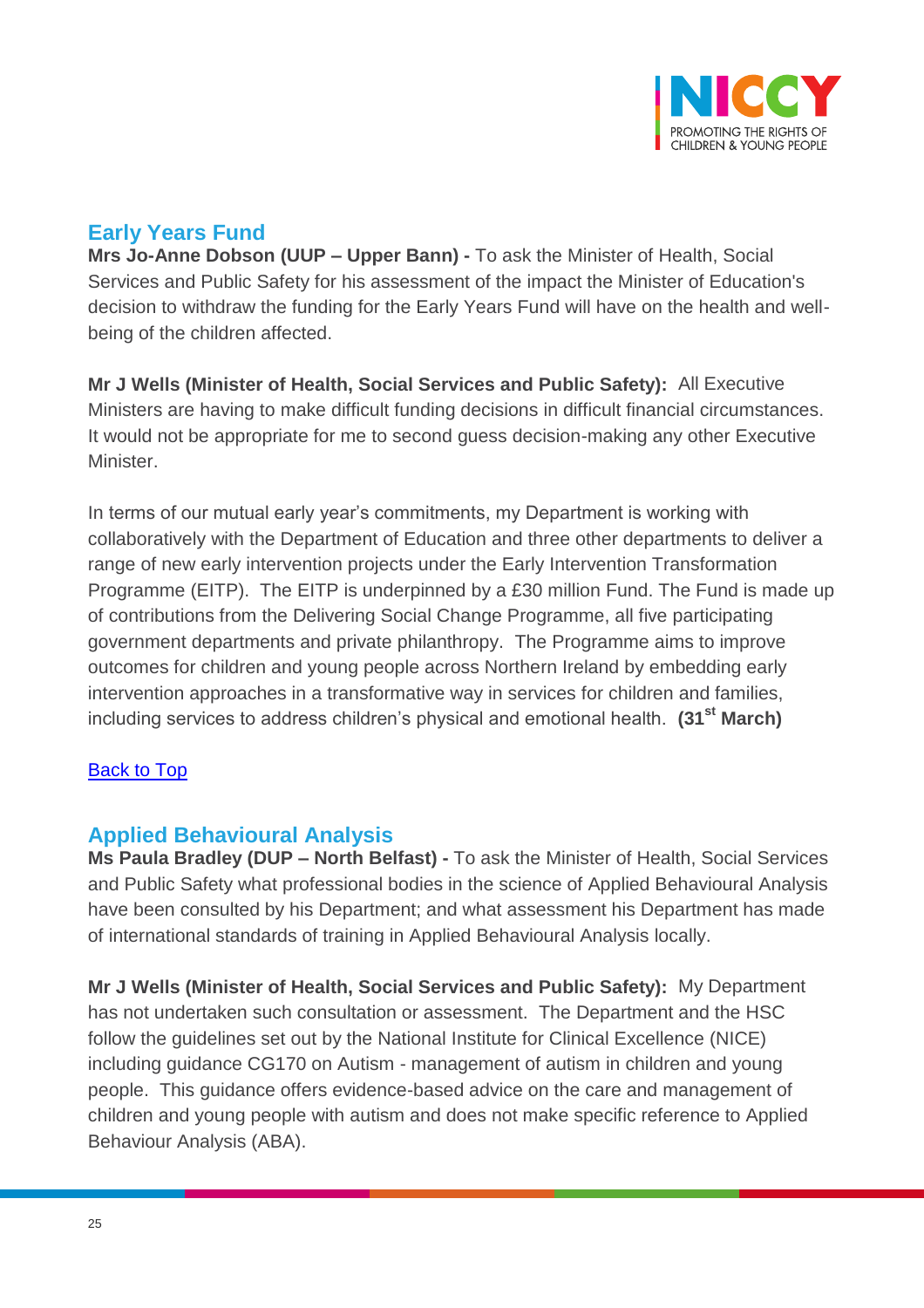

Although my Department recognises that there are a number of interventions for autism, including ABA, it does not advocate any particular approach. This is a decision for clinicians to make, based on individually assessed needs and good practice evidence. HSC Trusts provide a range of individually tailored programmes which are drawn from a wide body of research and evidence and many of these use approaches from the theoretical frameworks which contribute to ABA.

Following assessment, Trusts work collaboratively with children and their families to provide a systemic-based therapeutic intervention, which includes working with children, young people and their families in their communities. Whilst most ABA programmes focus solely on the child, the approach adopted by HSC Trusts means they can work with the child but also the parent (developing supports, effective and consistent parenting strategies, etc) or the school, to support the young person with autism **(1st April)**

#### [Back to Top](#page-0-0)

## <span id="page-25-0"></span>**Waiting Time for Tonsillectomy Surgery**

**Mr Daithí McKay (Sinn Féin – North Antrim) -** To ask the Minister of Health, Social Services and Public Safety to detail the current average waiting time for tonsillectomy surgery in the Northern Health and Social Care Trust for paediatric and adult cases.

**Mr J Wells (Minister of Health, Social Services and Public Safety):** There were no paediatric patients waiting longer than 8 months for tonsillectomy surgery in the Northern Health and Social Care Trust at the 31st December 2014, the latest time point for which official statistics are available.

Information on the average waiting time for tonsillectomy surgery in the Northern Health and Social Care Trust, broken down by patient age, at the 31st December 2014, is shown in the table below.

| <b>Patient age</b><br>(years) | Average number of weeks waiting for tonsillectomy<br>surgery at 31st December 2014 |
|-------------------------------|------------------------------------------------------------------------------------|
| < 18                          | 8.16                                                                               |
| $\geq 18$                     | 8.59                                                                               |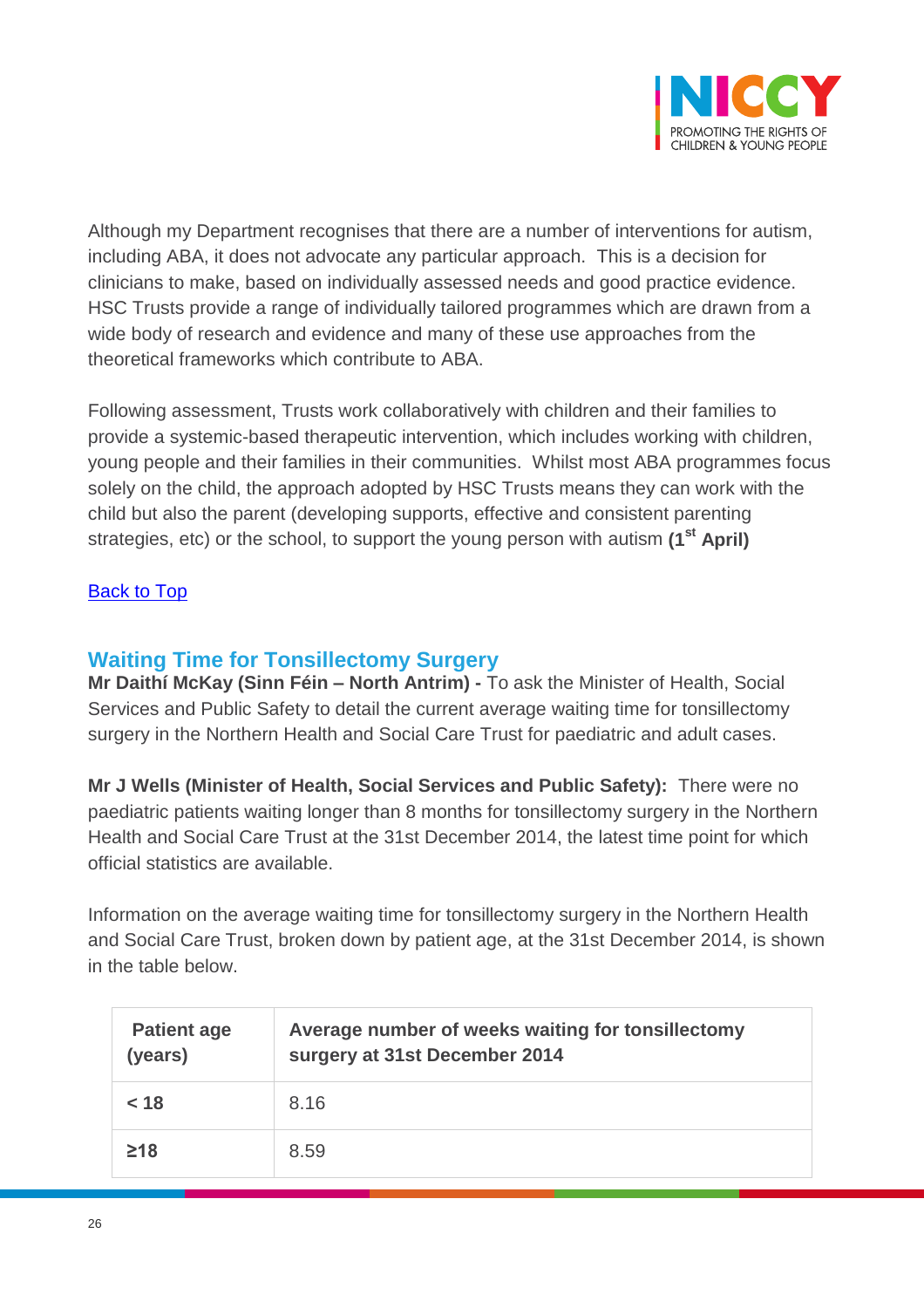

#### **Source: DHSSPS Inpatient Waiting Times Dataset**

Tonsillectomy surgery has been identified using the Office of Population Censuses and Surveys tabular list of operations and procedures (OPCS – 4.7) codes F34.1 – F34.9. The figures in the answer refer to the intended primary procedure. **(2nd April)**

#### [Back to Top](#page-0-0)

## <span id="page-26-0"></span>**Tonsillectomy Surgery**

**Mr Daithí McKay (Sinn Féin – North Antrim) -** To ask the Minister of Health, Social Services and Public Safety to detail the number of paediatric cases waiting more that eight months for tonsillectomy surgery in the Northern Health and Social Care Trust. **[Priority Written]**

**Mr J Wells (Minister of Health, Social Services and Public Safety):** There were no paediatric patients waiting longer than 8 months for tonsillectomy surgery in the Northern Health and Social Care Trust at the 31st December 2014, the latest time point for which official statistics are available.

Information on the average waiting time for tonsillectomy surgery in the Northern Health and Social Care Trust, broken down by patient age, at the 31st December 2014, is shown in the table below.

| <b>Patient age</b><br>(years) | Average number of weeks waiting for tonsillectomy<br>surgery at 31st December 2014 |
|-------------------------------|------------------------------------------------------------------------------------|
| < 18                          | 8.16                                                                               |
| $\geq 18$                     | 8.59                                                                               |

#### **Source: DHSSPS Inpatient Waiting Times Dataset**

Tonsillectomy surgery has been identified using the Office of Population Censuses and Surveys tabular list of operations and procedures (OPCS – 4.7) codes F34.1 – F34.9. The figures in the answer refer to the intended primary procedure. **(2nd April)**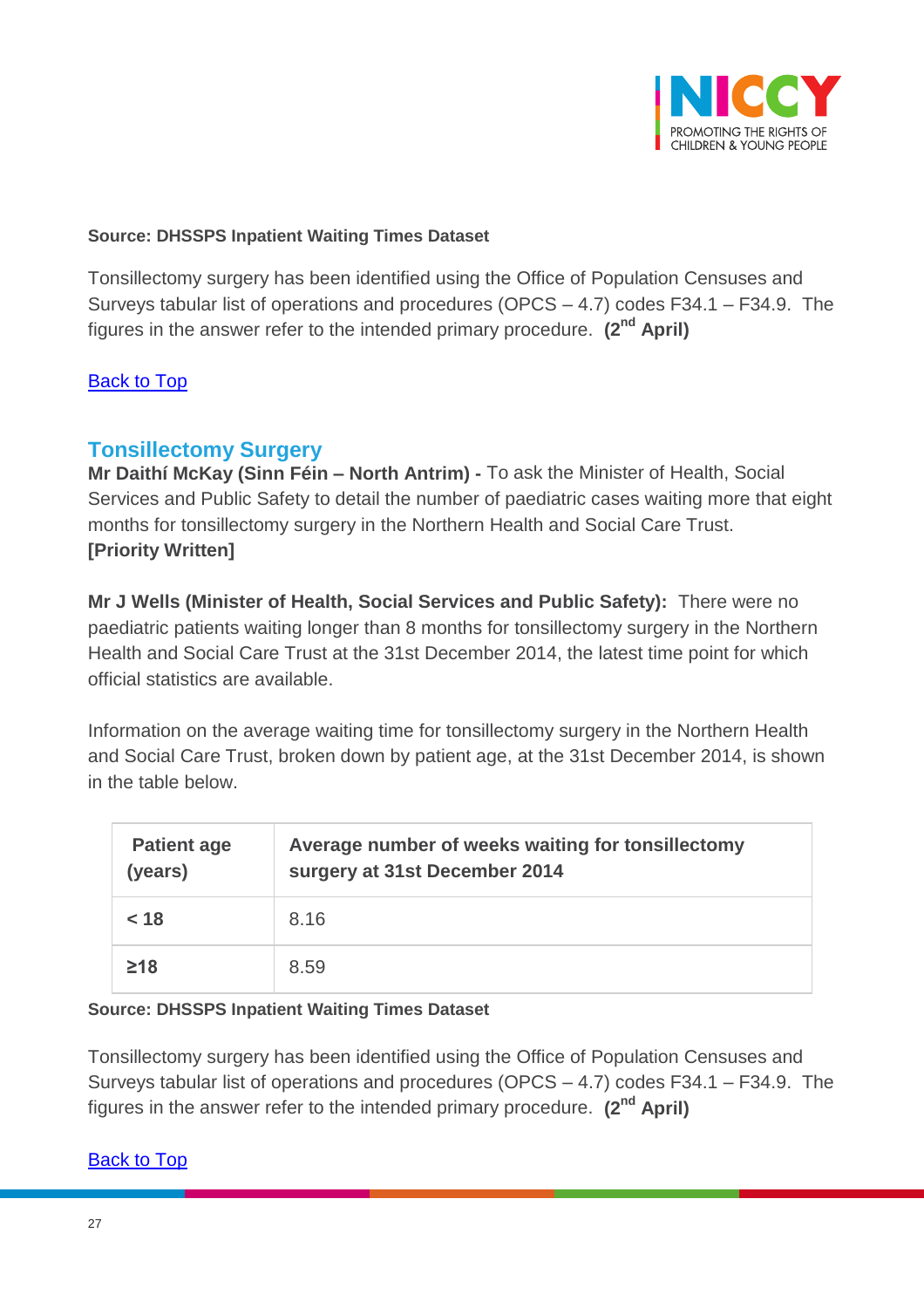

## <span id="page-27-0"></span>**Autism Referral to Assessment**

**Mr Seán Rogers (SDLP – South Down) -** To ask the Minister of Health, Social Services and Public Safety what percentage of children with autism waited longer than 13 weeks from referral to assessment in each Health and Social Care Trust in the last three years. **[Priority Written]**

**Mr J Wells (Minister of Health, Social Services and Public Safety):** The figures requested are not held centrally and were requested from the Health and Social Care Board. Table 1 below details the percentage of children referred for an assessment for autism that waited longer than 13 weeks for an assessment in each Health and Social Care (HSC) Trust in the last three years.

| <b>HSC Trust</b>               | Year                |                     |                        |
|--------------------------------|---------------------|---------------------|------------------------|
|                                | At 31 March<br>2013 | At 31 March<br>2014 | At 28 February<br>2015 |
| <b>Belfast</b>                 | 30%                 | $0\%$               | 75%                    |
| <b>Northern</b>                | 13%                 | $0\%$               | 47%                    |
| <b>South</b><br><b>Eastern</b> | 1%                  | 33%                 | 46%                    |
| <b>Southern</b>                | $0\%$               | $0\%$               | $0\%$                  |
| <b>Western</b>                 | 7%                  | $0\%$               | 49%                    |
| <b>Total</b>                   | 15%                 | 9%                  | 59%                    |

#### **Table 1**

#### **Source: Health and Social Care Board**

Please note these figures have not been validated by the Department. **(2nd April)**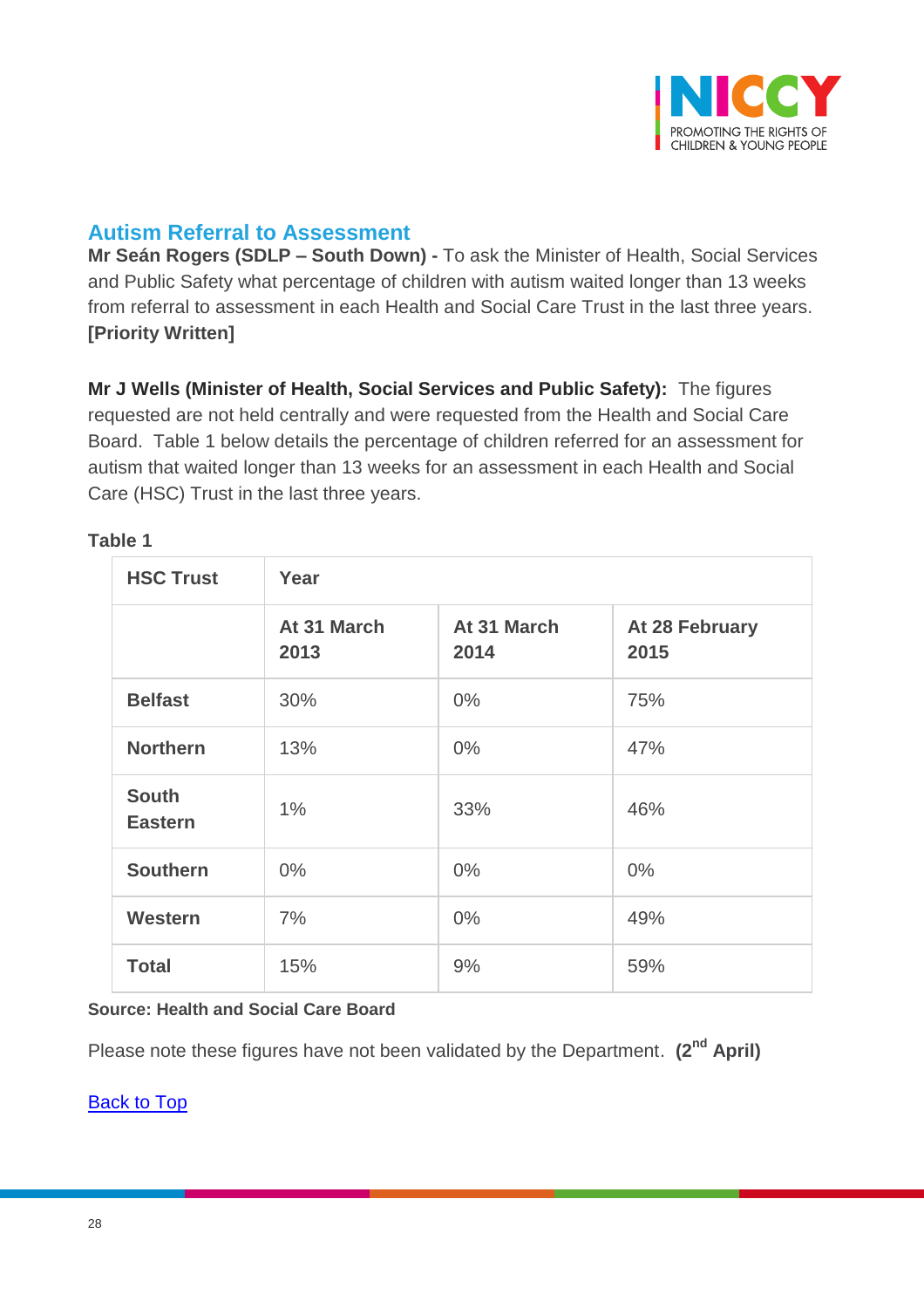

# **Department of Justice**

## <span id="page-28-0"></span>**Female Genital Mutilation**

**Mrs Sandra Overend (UUP – Mid Ulster) -** To ask the Minister of Justice what steps he is taking to raise public awareness of female genital mutilation; and what he is doing to improve co-ordination of the work of Departments, agencies and organisations with responsibilities for preventing and responding to female genital mutilation.

**Mr D Ford (Minister of Justice):** My Department has raised awareness of the issue of female genital mutilation (FGM) with agencies and stakeholders of the justice system such as PCSPs, Human Trafficking Support Service Providers and Public Prosecutors. Raising awareness of the issue from a Health, Safeguarding and Cultural perspective would sit with other Executive colleagues.

My officials will ensure and deliver a co-ordinated approach within the Department of Justice and associated agencies. As I have highlighted previously, my Department stands ready to play its role in any targeted Executive response to tackling FGM. **(1st April)**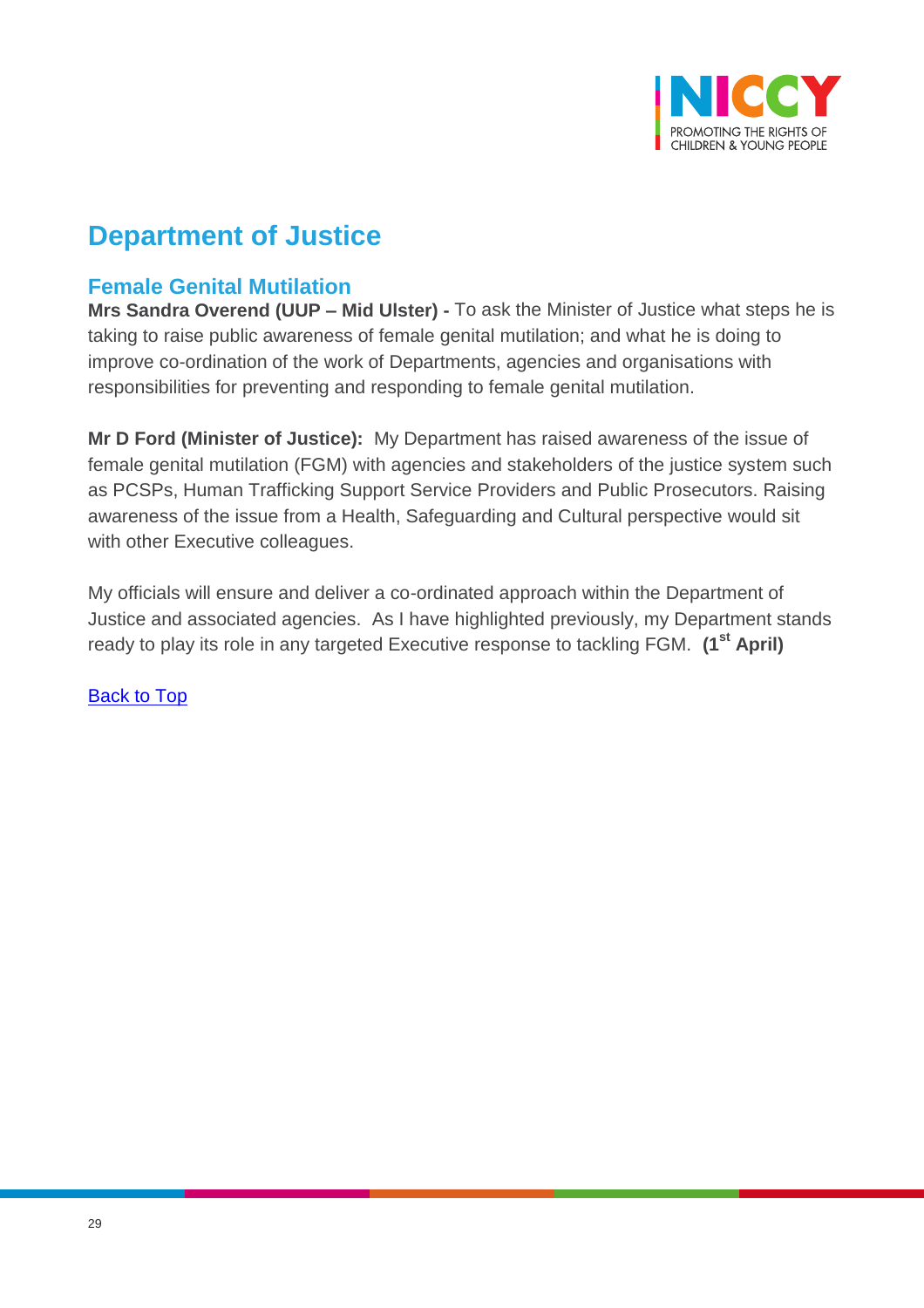

# **Department for Regional Development**

## <span id="page-29-0"></span>**A8 Project**

**Mr Sammy Wilson (DUP – East Antrim) -** To ask the Minister for Regional Development whether any people along the route of the A8 project have been provided with a free taxi service to and from school during work on the project; and if so, to detail the (i) reasons; and (ii) cost.

**Mr D Kennedy (Minister for Regional Development):** I have been advised, in the light of a number of Freedom of Information Act/Environmental Information Regulations requests and an associated appeal to the Information Commissioner's Office, that the requested information constitutes personal information.

Therefore, placing this personal information into the public domain would be a breach of the Data Protection Act 1998. **(31st March)**

[Back to Top](#page-0-0)

## <span id="page-29-1"></span>**Travelling to School**

**Ms Claire Sugden (IND – East Londonderry) -** To ask the Minister for Regional Development what percentage of (i) primary; and (ii) post-primary school pupils walk or cycle to school.

**Mr D Kennedy (Minister for Regional Development):** Data on travel behaviours, including journeys to and from school, is routinely collated through the Travel Survey for Northern Ireland (TSNI). The following information, setting out the percentage of journeys to or from school by walking/bicycling, is extracted from the most recent report covering the calendar years 2011, 2012 and 2013.

| <b>Age Group</b> | <b>Travel Mode</b> | 2011-2013 |
|------------------|--------------------|-----------|
| $4 - 11$         | Walk               | 26%       |
|                  | <b>Bicycle</b>     | $< 1\%$   |
|                  | All modes          | 100%      |